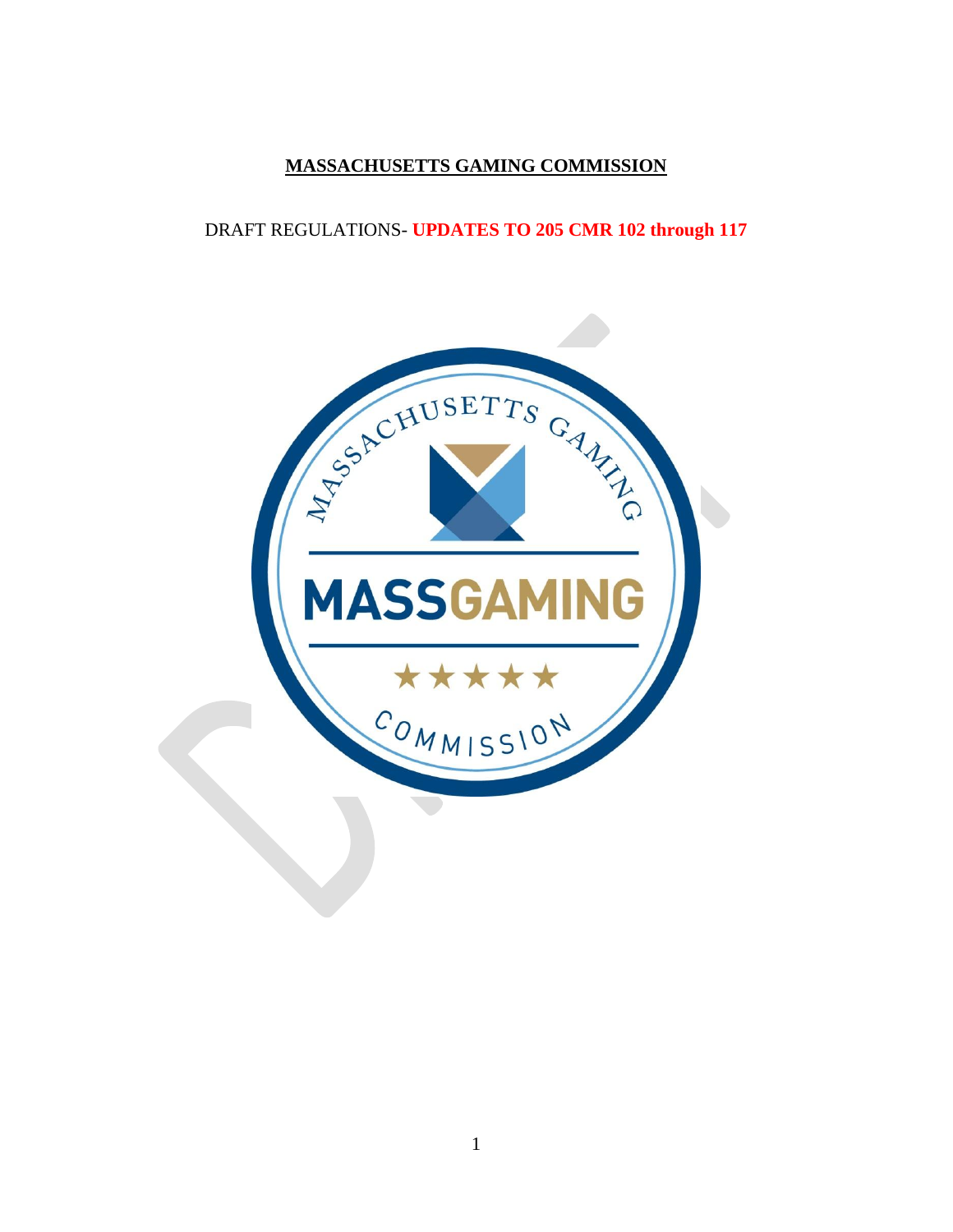## 205 CMR: MASSACHUSETTS GAMING COMMISSION 205 CMR 102.00: CONSTRUCTION AND APPLICATION

### 102.01: Authority

205 CMR 101.00 through 117.00 *et. seq*. are issued pursuant to M.G.L. c. 23K, §§ 4(37) and 5, unless otherwise specified.

#### 102.02: Definitions

As used in 205 CMR 101.00 through 117.00 *et. seq*., the following words and phrases shall have the following meaning, unless the context clearly requires otherwise:

\*\*\*

Massachusetts Supplement Form (PHD-MA-SUPP) is defined in 205 CMR 111.04: *Massachusetts Supplemental Form.*

MEPA means the Massachusetts Environmental Policy Act

Money means cash or instruments that are convertible to cash in any negotiable currency.

\*\*\*

RFA-P1 or RFA-1 Process is defined in 205 CMR 110.00: *Issuance of Request for Category 1 and Category 2 License Applications.*

RFA-2 is defined in 205 CMR 110.00: *Issuance of Request for Category 1 and Category 2 License Applications*.

Secretary means the secretary of the commission.

Secretary of EOEEA means the Secretary of the Executive Office of Energy and Environmental Affairs.

Security Protocols means the system for securing and preserving the confidentiality of records in accordance with 205 CMR 103.14: *Security Protocols; Restricted Access.*

\*\*\*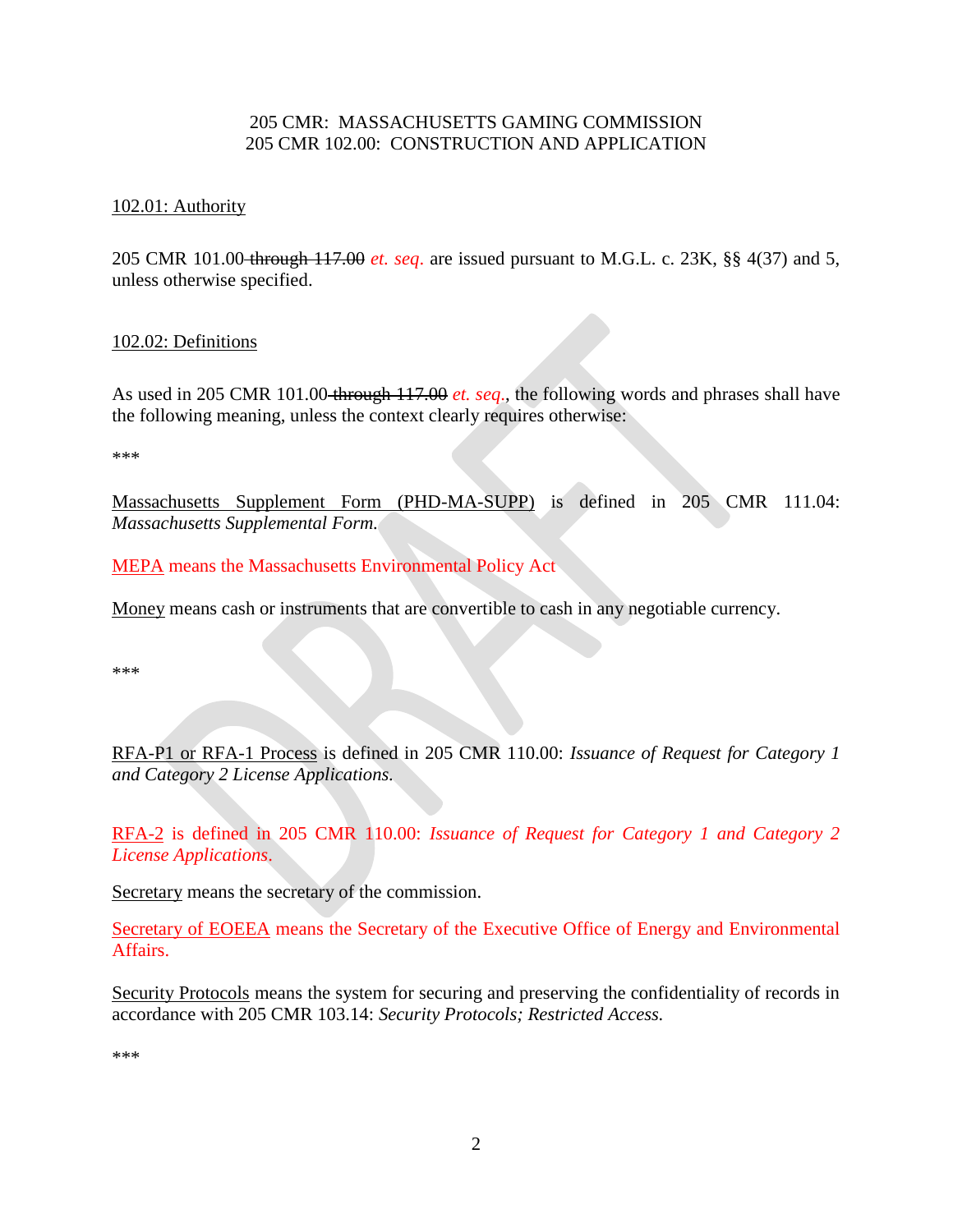### 102.03: Construction and Amendments

(1) 205 CMR, shall be construed in accordance with generally accepted principles of statutory construction in the Commonwealth of Massachusetts, including those set forth in M.G.L. c. 23K.

(2) 205 CMR shall be liberally construed to permit the commission, the bureau, and their agents and employees to effectively carry out their respective statutory functions and to secure a just and expeditious determination of issues properly presented to the commission and the bureau.

(3) Nothing in 205 CMR shall be construed to conflict with any provision of M.G.L. c. 23K.

(4) Waivers and variances.

(a) General. The commission may in its discretion waive or modify grant a variance from any provision or requirement contained in 205 CMR 101.00 through 117.00 *et. seq*., not specifically required by law, where the commission finds that:

1. Granting the waiver or variance is consistent with the purposes of M.G.L. c. 23K;

2. Granting the waiver or variance will not interfere with the ability of the commission or the bureau to fulfill its duties;

3. Granting the waiver or variance will not adversely affect the public interest; and

4. Not granting the waiver or variance would cause a substantial hardship to the person requesting the waiver or variance.

(b) Filings. All requests for waivers or variances shall be in writing, shall set forth the specific provision to which a waiver or variance is sought, and shall state the basis for the proposed waiver or variance.

(c) Determination. The commission may grant a waiver or variance, deny a waiver or variance, or grant a waiver or variance subject to such terms, conditions and limitations as the commission may determine. Any waiver request not acted on by the commission within 60 days of filing shall be deemed denied. There shall be no further review from any determination by the commission or any constructive denial of a waiver request.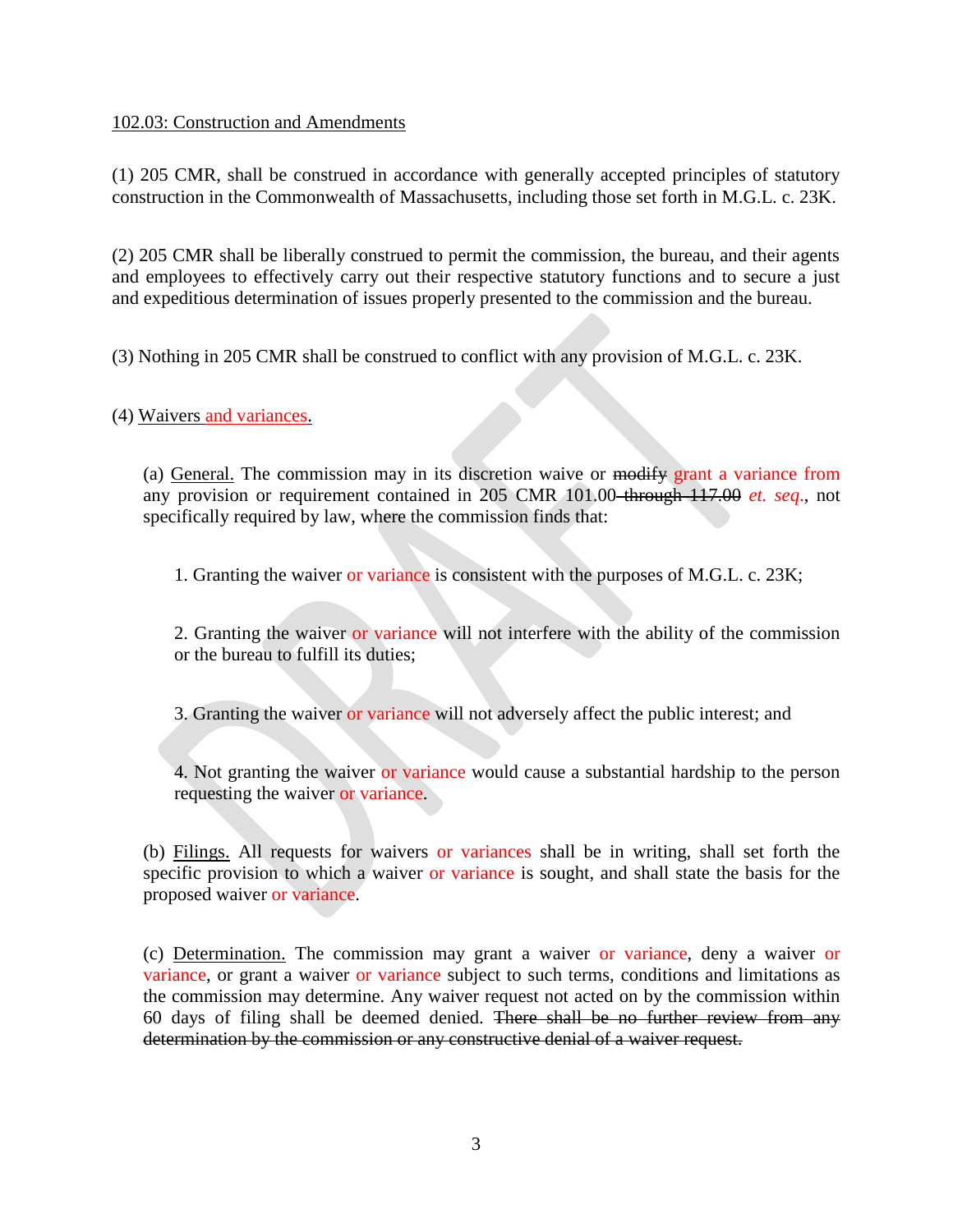#### 102.04: Words and Terms: Tense. Number and Gender

In construing 205 CMR 101.00-through 117.00 *et. seq.*, except when otherwise plainly declared or clearly apparent from the context: words in the present tense shall include the future tense; words in the masculine shall include the feminine and neuter genders; and words in the singular shall include the plural and the plural shall include the singular.

#### 102.05: Computation of Time

(1) Unless specified otherwise specifically provided by law, computation of any time period referred to in 205 CMR 101.00 through 117.00 *et. seq*. shall begin with the first day following the act which initiates the running of the time period. The last day of the time period is to be included unless it is a Saturday, Sunday, or legal holiday in which event the period shall run until the end of the next business day. When the time period is seven days or less, intervening Saturdays, Sundays, or legal holidays shall be excluded in the computation. When a time period is greater than seven days each intervening calendar day shall be included in the computation.

(2) Whenever a provision of 205 CMR 101.00 through 117.00 requires that an act or event occur on a specified day or date, and such day or date falls upon a Saturday or Sunday or legal holiday, such provision shall be construed to refer to the next business day immediately following such day or date.

### 102.06: Matters Not Provided For

In recognition of the inherent difficulty of drafting a functional code that contemplates every situation that may arise in the regulation of gaming in the Commonwealth, this section provides the Commission, the IEB, and other designated Commission staff, with reasonable discretion to ensure that all issues that may arise in the enforcement of 205 CMR may be appropriately addressed. Matters not specifically provided for in 205 CMR regarding the licensing of a gaming establishment, individual, or vendor, or the operation of a gaming establishment, shall be determined by the Commission or, where applicable, IEB in a manner consistent with the principles set forth in M.G.L. c.23K, §1. If this provision is used, the Commission or IEB shall make written findings outlining the reasons therefor and file them with the Commission for discussion at a public meeting.

### 102.07: Legal challenges

No person or local government entity may challenge or seek to enjoin commission action based on a claim that an applicant and/or the commission has not complied with any provision of 205 CMR 102.00 *et. seq.*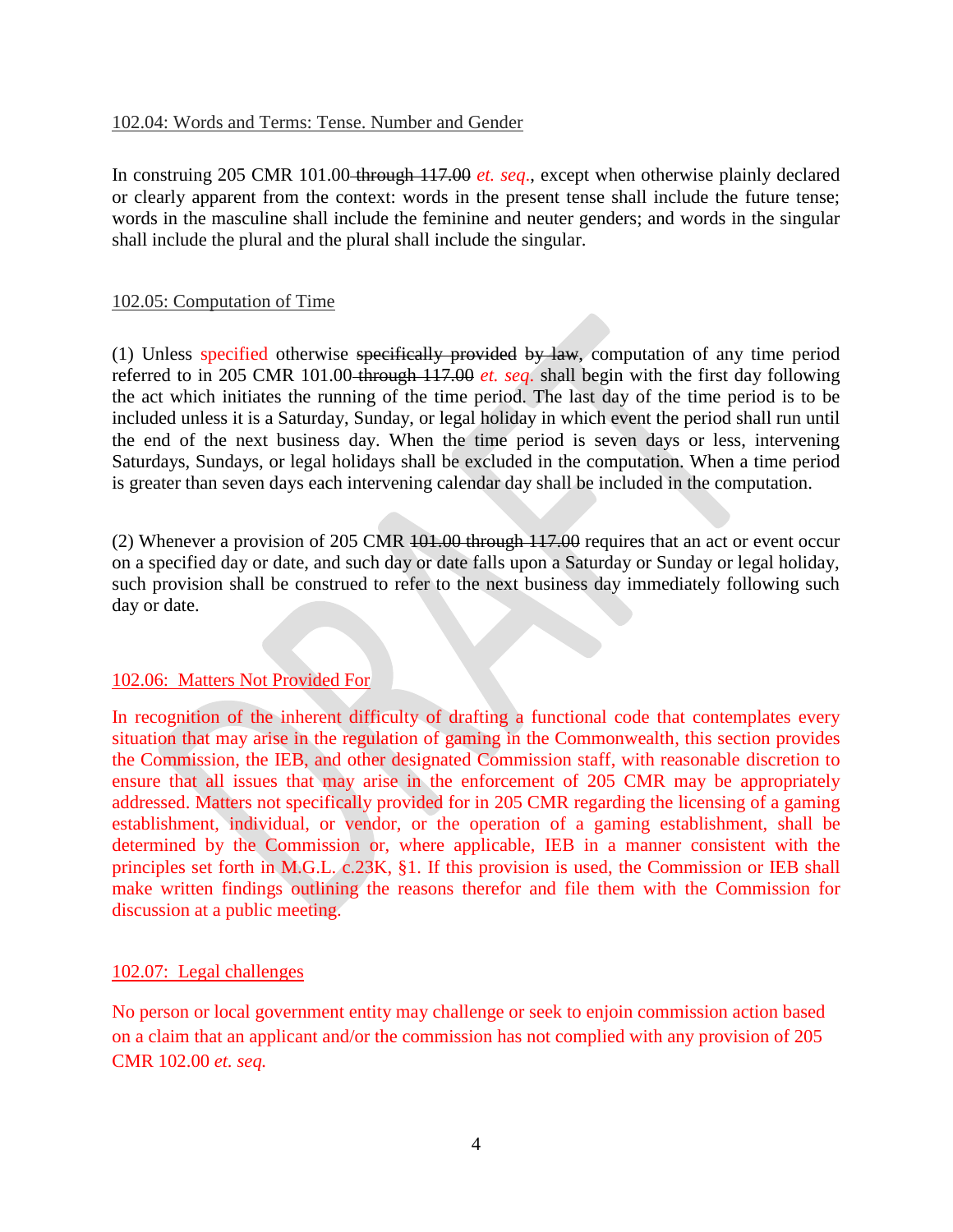## 205 CMR: MASSACHUSETTS GAMING COMMISSION 205 CMR 103.00: ACCESS TO AND CONFIDENTIALITY OF COMMISSION RECORDS

\*\*\*

103.04: Determinations by the Official Custodian, the General Counsel and the Commission

\*\*\*

(2) Subject to 205 CMR 103.04(1), and to the Commission's determinations pursuant to 205 CMR 103.11 and 205 CMR 103.12, the official custodian designated in accordance with 205 CMR 103.03 shall determine whether any particular record within his or her jurisdiction is subject to disclosure as a public record or is exempt from disclosure as described in 205 CMR 103.02(1) through (5). Whenever the official custodian has a doubt or question about whether any particular record is subject to disclosure as a public record or exempt from disclosure as described in 205 CMR 103.02(1) through (5), and whenever any confidentiality claimant asserts in writing that any particular record is exempt from disclosure as described in 205 CMR 103.02(1) through (5), the official custodian shall consult the general counsel who shall, subject to 205 CMR 103.04(1), resolve such doubt, question or dispute, and such request shall be granted or denied, only in accordance with a written determination signed by the general counsel; provided further that the general counsel may refer any such doubt, question or dispute to the commission for its resolution.

### (DELETED)

103.05: Effect of Requests for Confidentiality

Whenever a confidentiality claimant requests in writing that particular records be deemed to be or to contain confidential information as defined in 205 CMR 102.02: *Definitions,* such records or information shall be treated as confidential and may not be deemed public records disclosed until the confidentiality request has been approved or denied pursuant to 205 CMR 103.04, 103.10 and 103.11.

### 103.06: Postponing Denial of Confidentiality Pending Appeal

Whenever the commission denies a request to deem records to be or to contain confidential information as defined in 205 CMR 102.02: *Definitions* or exempt from disclosure as described in 205 CMR 103.02(1) through (5), such denial shall take effect ten days after the date thereof so that any person aggrieved by said denial may appeal to another State agency with jurisdiction over the subject matter thereof, or to a court of competent jurisdiction. During this ten-day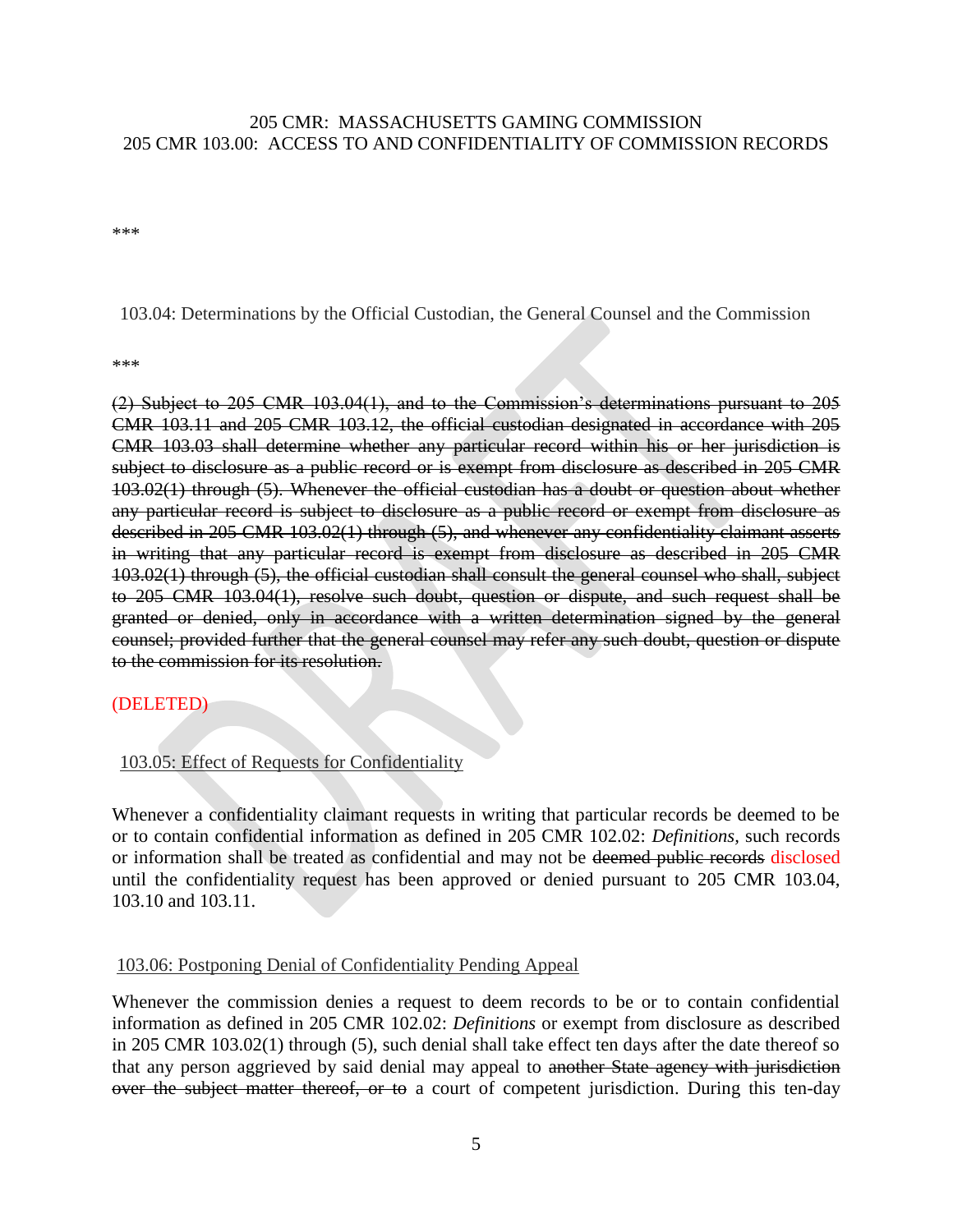period, the records in question shall be treated as confidential and may not be deemed public records and accordingly exempt from public disclosure in accordance with M.G. L. c. 4, §  $7(26)(a)$ . This ten-day period may be extended by the commission in extraordinary situations. Any extension shall be in writing and signed by the general counsel.

#### \*\*\*

#### 103.09: Information Provided in Response to Request for Applications - Phase 1 & Phase 2

(1) In accordance with M.G.L. c. 23K, § 9(b), an application for a license in response to the commission's Request for Applications-Phase 1, 205 CMR 110.00: *Issuance of Request for Category 1 and Category 2 License Applications,* and an RFA-2 application submitted in accordance with 205 CMR 118.00: *Phase 2- Applying For a License* shall be a public record except those portions of the application containing information otherwise exempt from disclosure pursuant to 205 CMR 103.02(1) through (5).

(2) As guidance to applicants and the public, the commission shall issue a set of specimen annotated application forms and distribute such forms together with the Request for Applications-Phase 1 pursuant to 205 CMR 111.00: *Phase 1 Application Requirements* and with the Request for Applications- Phase 2 pursuant to 205 CMR 118.00: *Phase 2- Applying For a License.* These specimen annotated application forms shall designate as "Exempt/Redact" all information or categories of information which, at a minimum, the commission considers to be exempt from disclosure in accordance with 205 CMR 103.02(1) through (5).

(3) To assist the commission in protecting from inadvertent disclosure information subject to 205 CMR 103.02(1) through (5), applicants shall follow the procedures in 205 CMR 103.10(1) in completing and submitting the required forms pursuant to 205 CMR 111.00: *Phase 1 Application Requirements* and 205 CMR 118.00: *Phase 2- Applying For a License.*

(4) All information submitted by an applicant in the RFA Phase 1 or Phase 2 application, other than that described as "Exempt/Redact" in 205 CMR 103.09(2), shall be presumed to be available for public disclosure on request unless a confidentiality claimant demonstrates or the commission otherwise finds that a separable portion of the information is exempt from disclosure pursuant to 205 CMR 103.02(1) through (5). Confidentiality claimants shall make such a demonstration in accordance with the provisions of 205 CMR 103.10 through 103.12.

\*\*\*

### 103.10: Requests for Protecting Confidential Information

Except as set forth in 205 CMR 103.09, no record shall be deemed to be or to contain confidential information as defined in 205 CMR 102.02: *Definitions* unless a person submits a written requests to the commission in writing to protect to deem the information as confidential information and accordingly exempt from public disclosure in accordance with M.G. L. c. 4, §  $7(26)(a)$ . The request shall be made and substantiated as follows:

(1) Each record containing information that is the subject of a confidentiality request shall be clearly marked "CONFIDENTIAL". To assist the commission in complying with 205 CMR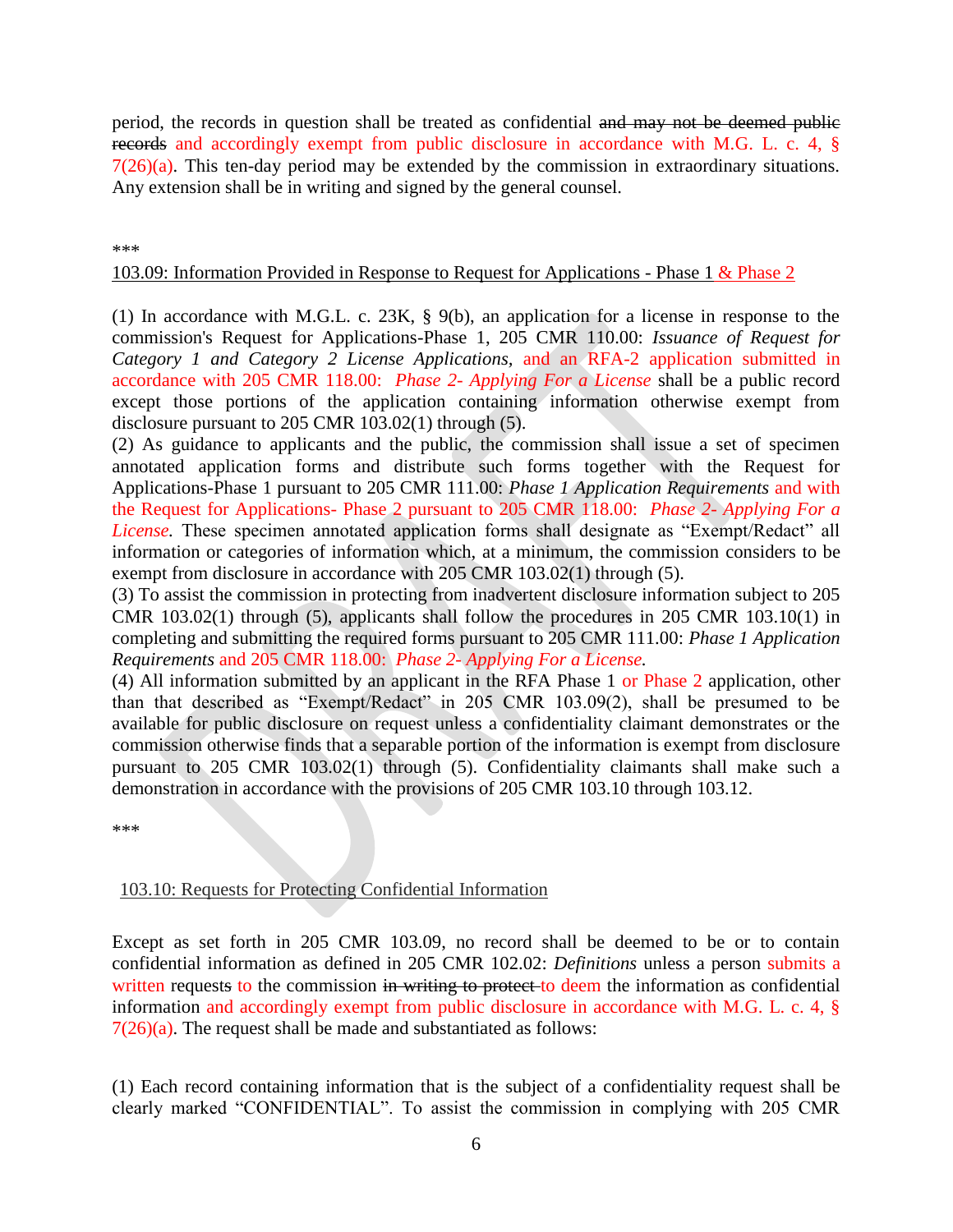103.02, persons shall separately submit confidential portions of otherwise non-confidential records. If submitted separately, the record that is the subject of a confidentiality request shall be clearly marked "CONFIDENTIAL" and the record from which confidential information has been redacted shall be clearly marked "REDACTED".

(2) The request for confidentiality shall be supported with the following information, which shall be treated as a public record:

(a) The time period for which confidential treatment is desired.

(b) The reason the record was provided to the commission or the bureau, and the date of submittal.

(c) The basis for the claim that the record contains confidential information and, if applicable, the basis for believing that the criteria in 205 CMR 103.11 are satisfied.

(d) The extent to which the person requesting that the record be kept confidential has disclosed the contents of that record to other persons without a restriction as to confidentiality imposed by agreement or by law.

(e) A statement whether, to the best of the provider's knowledge, the information has previously been provided to a governmental entity that does not treat the information as confidential or that has denied a request for confidential treatment.

(f) A statement that the information is not required to be disclosed or otherwise made available to the public under any other Federal or state law.

(g) How making the record a public record would place the applicant at a competitive disadvantage pursuant to [M.G.L. c. 23K, § 9\(b\),](http://www.westlaw.com/Link/Document/FullText?findType=L&pubNum=1000042&cite=MAST23KS9&originatingDoc=IC2B610D01DA411E281FBE8F9D9FEDCA9&refType=SP&originationContext=document&vr=3.0&rs=cblt1.0&transitionType=DocumentItem&contextData=(sc.Default)#co_pp_a83b000018c76) be detrimental to a gaming licensee if it were made public pursuant to [M.G.L. c. 23K, § 21\(a\)\(7\),](http://www.westlaw.com/Link/Document/FullText?findType=L&pubNum=1000042&cite=MAST23KS21&originatingDoc=IC2B610D01DA411E281FBE8F9D9FEDCA9&refType=SP&originationContext=document&vr=3.0&rs=cblt1.0&transitionType=DocumentItem&contextData=(sc.Default)#co_pp_36f10000408d4) or otherwise cause irreparable harm or damage to the person requesting confidentiality. A statement as to how the record, or portion thereof, meets the definition of *confidential information* as set forth in 205 CMR 102.02

(h) If the record was submitted voluntarily for use in developing governmental policy and upon a promise of confidentiality pursuant to M.G.L. c. 4,  $\S$  7, cl. 26(g), and not in compliance with a regulation or order of the commission or a court, whether and if so why making the record a public record would tend to lessen the availability to the commission or the bureau of similar records in the future.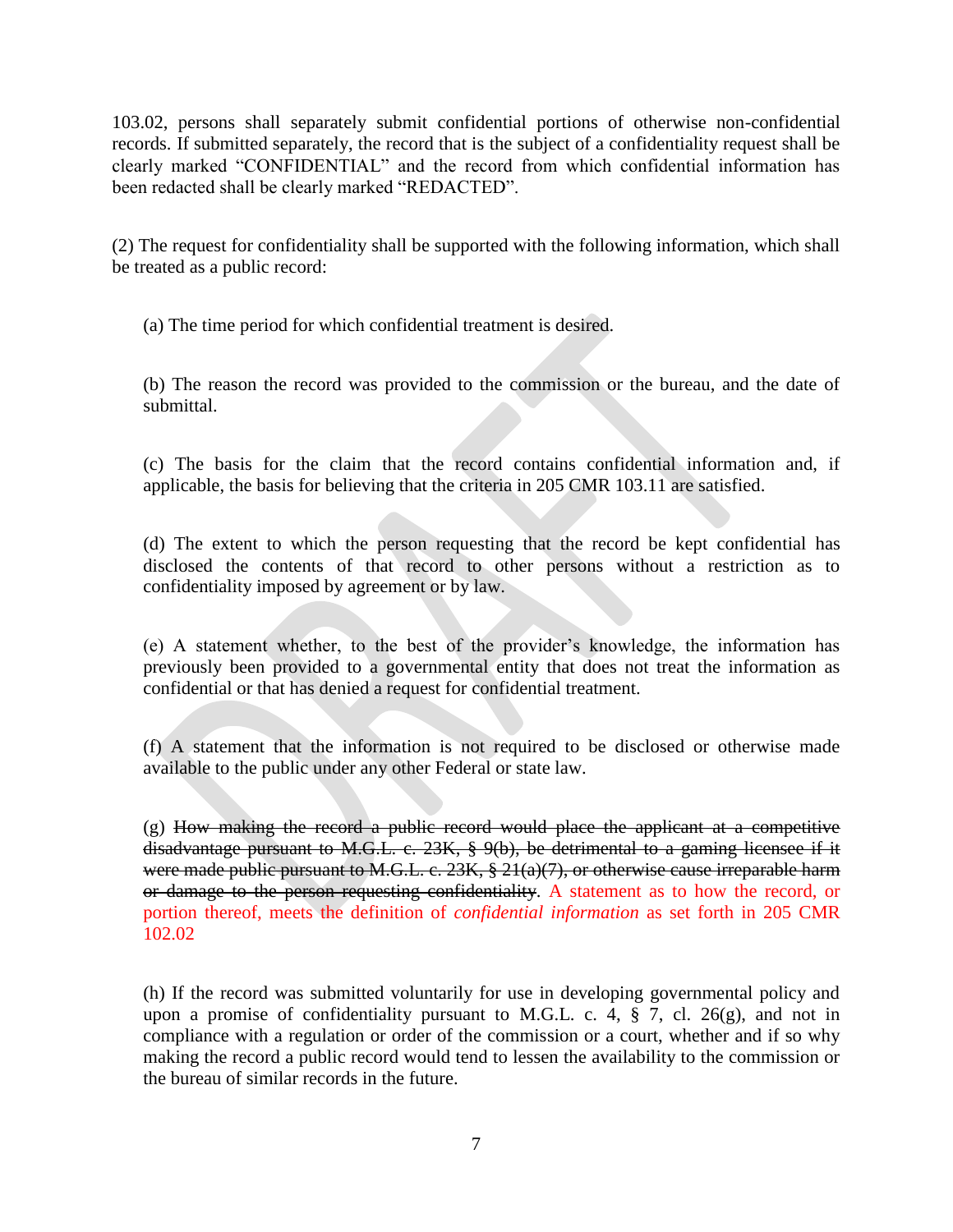## 103.11: Procedure for Acting on Requests for Protecting Confidential Information

The commission shall act on a confidentiality request made pursuant to 205 CMR 103.10 subject to the following provisions:

(1) If the commission has received a request to inspect or copy a record which is the subject of a confidentiality request on which the commission has not made a final decision, the commission shall notify:

(a) the person who made the request to inspect or copy the record that:

1. the record in question is the subject of a pending confidentiality request, and therefore not a public record;

2. the request to inspect or copy is initially denied; and

3. a final decision will be made when the commission determines whether the record in question is entitled to confidentiality protection., and shall notify

(b) the confidentiality claimant of the request to inspect or copy the record.

(2) The commission shall determine whether the record, if made public, would divulge is confidential information as defined in 205 CMR 102.02: *Definitions.* The Commission shall give notice of its determination(s) to the confidentiality claimant and all persons who requested to inspect or copy the record.

(3) If the commission determines that a record would, if made public, divulge is confidential information as defined in 205 CMR 102.02: *Definitions,* the record in question, or portion thereof, shall be deemed confidential and may not be deemed a public record exempt from public disclosure in accordance with M.G. L. c. 4,  $\S$  7(26)(a) for such length of time, and subject to such terms, conditions and limitations, as the commission may include in the determination. The commission shall so notify the person who submitted the record to the commission or the bureau, the confidentiality claimant, and all persons making a request to inspect or copy the record in question.

(4) All notices given pursuant to 205 CMR 103.11(2) and (3) shall be in writing, shall be delivered by hand, by certified first class mail, return receipt requested, or by electronic mail, and shall include: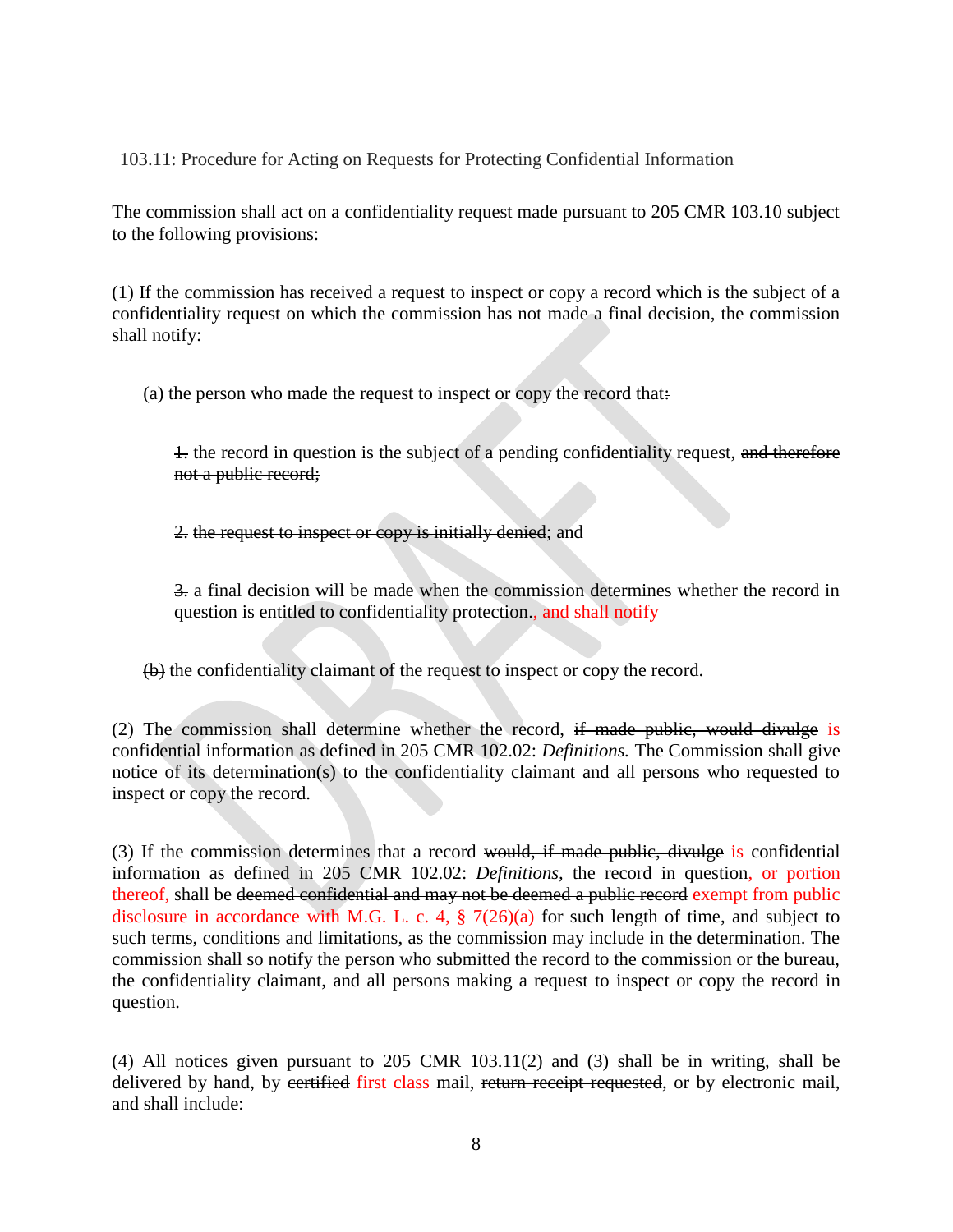(a) the reasons for the determination,

(b) notice that the determination constitutes a final decision of the commission,

(c) notice that the determination may be subject to review by one or more other State agencies the supervisor of records of the Office of the Secretary of the Commonwealth or by the courts, as applicable,

(d) if the determination is that the record in question, or portion thereof if made public, would not divulge is not confidential information as defined in 205 CMR 102.02: *Definitions,* notice that the record in question shall become a public record 14 days after the date of the commission's determination unless, a person aggrieved by said determination appeals the determination to another State agency with jurisdiction over the subject matter thereof, or to a court of competent jurisdiction. This 14-day period may be extended only in extraordinary situations, and any such extension must be in writing and signed by the commission's general counsel pursuant to 205 CMR 103.04.

(5) If pursuant to 205 CMR 103.11, the commission's determination denies a request to protect confidential information made pursuant to 205 CMR 103.10, the confidentiality claimant may, within ten days from the date of the commission's notice of such determination, submit to the commission one request to reconsider such determination, which request to reconsider shall set forth any and all supplemental information supporting the claim of confidentiality and further addressing the criteria of 205 CMR 103.10(2). The commission shall act on the request to reconsider following the procedures in 205 CMR 103.11(1) through (4). The request for reconsideration shall stay the effect of the commission's original denial and the 14-day period set forth in 205 CMR 103.11(4) shall run from the date of the commission's notice of its ruling on the request for reconsideration.

(6) If pursuant to 205 CMR 103.11, the commission's determination denies a request to protect confidential information made pursuant to 205 CMR 103.10, the confidentiality claimant may, at any time before the expiration of the applicable 14 day period set forth in 205 CMR 103.11(4), submit a written request to the commission pursuant to 205 CMR 111.05: Withdrawal of Application, to withdraw with prejudice the application to which the information relates and to order the information permanently sealed or returned to the applicant. If the commission allows the request to withdraw the application with prejudice, the commission may order the information permanently sealed or returned to the applicant to the extent permitted by [M.G.L. c.](http://www.westlaw.com/Link/Document/FullText?findType=L&pubNum=1000042&cite=MAST4S7&originatingDoc=IC30569501DA411E281FBE8F9D9FEDCA9&refType=LQ&originationContext=document&vr=3.0&rs=cblt1.0&transitionType=DocumentItem&contextData=(sc.Default))  [4, § 7,](http://www.westlaw.com/Link/Document/FullText?findType=L&pubNum=1000042&cite=MAST4S7&originatingDoc=IC30569501DA411E281FBE8F9D9FEDCA9&refType=LQ&originationContext=document&vr=3.0&rs=cblt1.0&transitionType=DocumentItem&contextData=(sc.Default)) cl. 26, and M.G.L. c. 23K.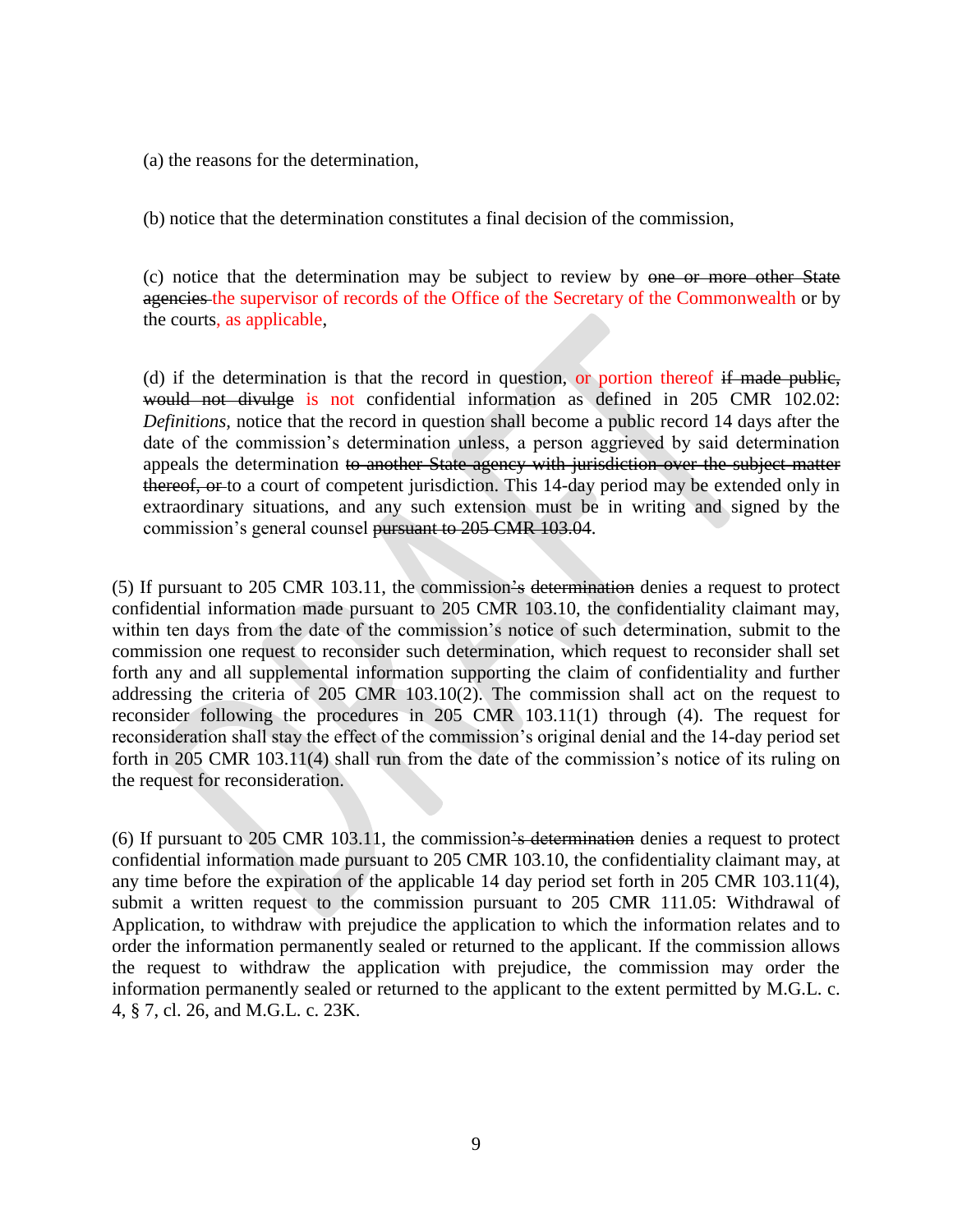## 205 CMR: MASSACHUSETTS GAMING COMMISSION 205 CMR 104.00: DELEGATION OF AUTHORITY

### 104.01: Delegation of Commission Authority

(1) Subject to M.G.L. chs. 23K and 30A, the commission may, in its discretion, delegate the authority of the commission to perform any of its functions under M.G.L. c. 23K or 205 CMR 101.00 through 117.00 *et. seq*., with the exception of final decisions regarding Phase 1 and Phase 2 determinations of qualification for gaming licenses, to a commissioner or commissioners, or to the executive director, the bureau, the deputy director, or any other employee of the commission, on such terms and conditions as the commission may specify. Any action taken and determination made pursuant to such delegation shall not require further approval, ratification or other action by the commission.

(2) All delegations of commission authority made pursuant to 205 CMR 104.01(1) shall remain in effect until amended, suspended, modified or revoked by the commission.

(3) The commission may review, reconsider, amend, modify, suspend or revoke any action taken or determination made pursuant to such delegation.

(4) Whenever M.G.L. c. 23K or 205 CMR 101.00 through 117.00 *et. seq*. requires that the commission provide notice of an action taken or determination made, and such action is taken or determination is made pursuant to delegation pursuant to 205 CMR 104.01(1), such notice shall be provided by the individual or entity exercising delegated authority.

(5) In any delegation to the bureau, pursuant to M.G.L. c. 23K, § 4(32), the commission shall not place any restriction upon the bureau's ability to investigate or prosecute violations of M.G.L. c. 23K or 205 CMR.

### 104.02: Delegation of Chair's Authority

(1) The chair may, in his or her discretion, delegate to another commissioner or commissioners or to the executive director the authority of the chair to perform any of his or her duties and responsibilities under M.G.L. c. 23K or 205 CMR.

(2) All delegations of made pursuant to 205 CMR 104.02(1) shall remain in effect until amended, suspended, modified or revoked by the chair.

(3) The chair may, on his or her own initiative, review, reconsider, amend, modify, suspend or revoke any action taken or determination made pursuant to such delegation.

(4) Whenever M.G.L. c.  $23K$  or  $205$  CMR 101.00 through  $117.00$  *et. seq.* requires that the chair provide notice of an action taken or determination made, and such action is taken or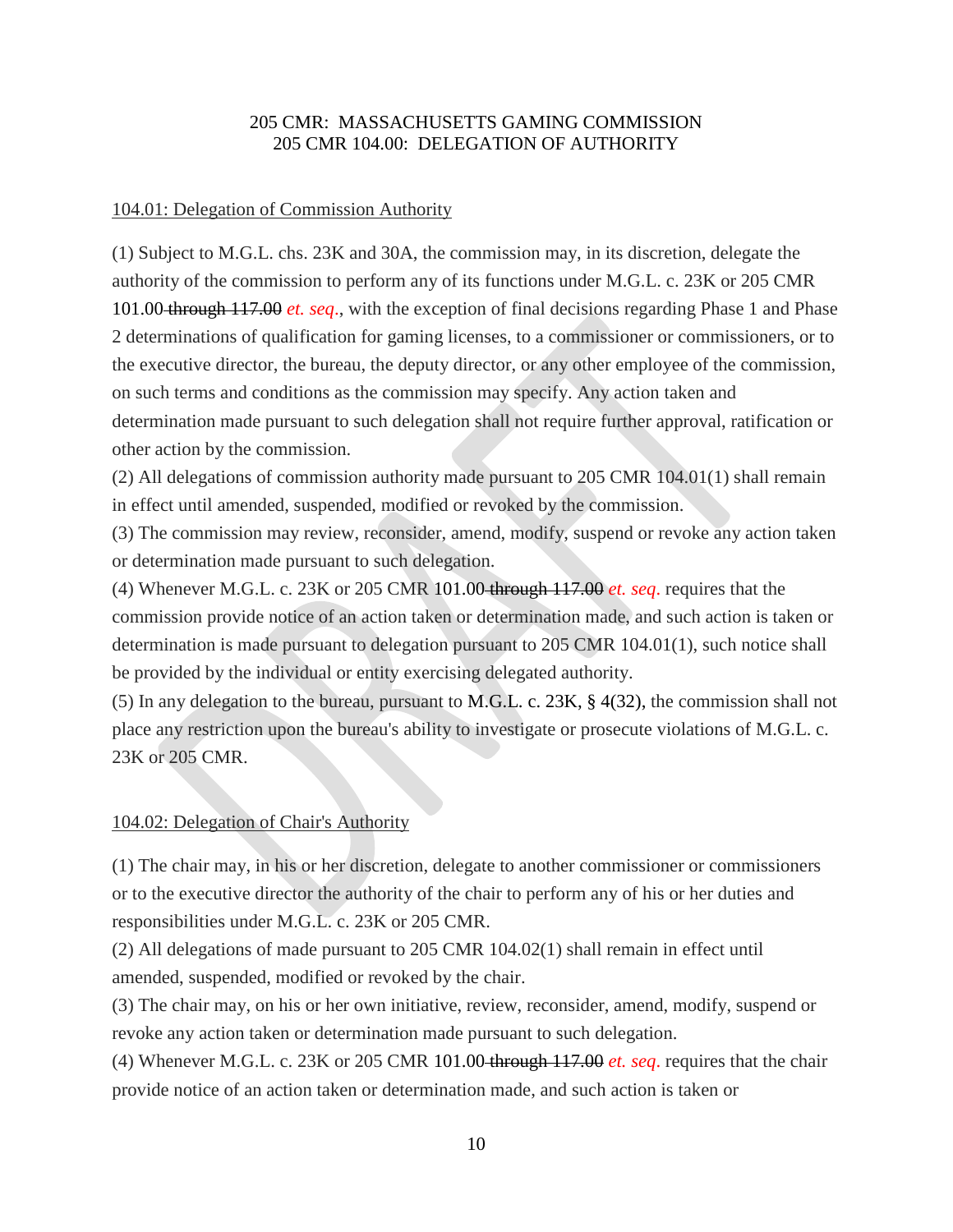determination is made pursuant to delegation pursuant to 205 CMR 104.02(1), such notice shall be provided by the individual exercising delegated authority.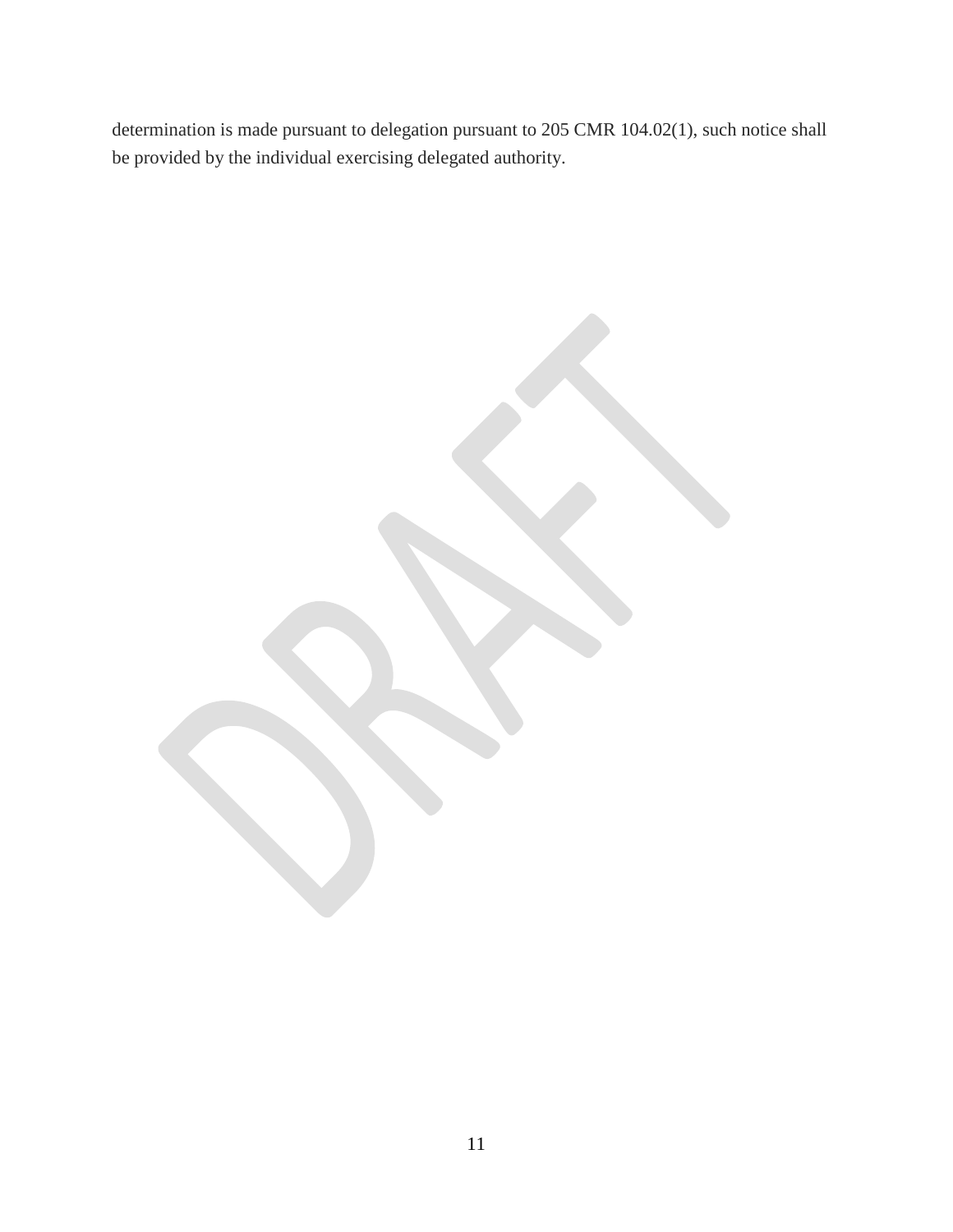# 205 CMR: MASSACHUSETTS GAMING COMMISSION 205 CMR 105.00: INVESTIGATIONS AND ENFORCEMENT BUREAU

#### 105.01: Duties and Responsibilities

(1) The bureau shall be the primary enforcement agent for regulatory matters under M.G.L. c. 23K and 205 CMR 101.00 through 117.00 *et. seq*. and shall have all of the powers and duties of the bureau enumerated in St. 2011, c. 194, M.G.L. c. 23K and 205 CMR 101.00 through 117.00 *et. seq*..

(2) The bureau shall be under the supervision and control of the deputy director who shall be the executive and administrative head of the bureau and shall be responsible for administering and enforcing the laws relative to the bureau and to each administrative unit of the bureau. The duties of the deputy director shall be exercised and discharged subject to the direction, control and supervision of the chair or to the executive director by appropriate delegation of authority pursuant to 205 CMR 104.02: *Delegation of Chair's Authority.*

(3) The bureau shall be a law enforcement agency and its employees shall have such law enforcement powers as necessary to effectuate the purposes of M.G.L. c. 23K, including the power to receive intelligence on an applicant or licensee, and to investigate any suspected violations of M.G.L. c. 23K.

(4) With respect to the investigation and enforcement of gaming establishments and licensees, the bureau may obtain or provide pertinent information regarding applicants or licensees from or to law enforcement entities or gaming authorities and other domestic, Federal or foreign jurisdictions, including the Federal Bureau of Investigation, and may transmit such information to each other electronically or via other secure methods.

(5) The bureau shall conduct investigations into the qualifications and suitability of all applicants, qualifiers and other persons required to be registered or investigated in connection with any form of license or registration pursuant to M.G.L. c. 23K and 205 CMR 101.00 through 117.00 *et. seq*., including without limitation an investigation of qualifications and suitability to hold a gaming license pursuant to M.G.L. c. 23K.

\*\*\*

#### 105.10: Authority to Retain and Utilize Contractor Investigators

(1) The commission may, pursuant to M.G.L. c. 23K, § 4, and any applicable procurement procedures, retain qualified contractor investigators, either directly or pursuant to a contract or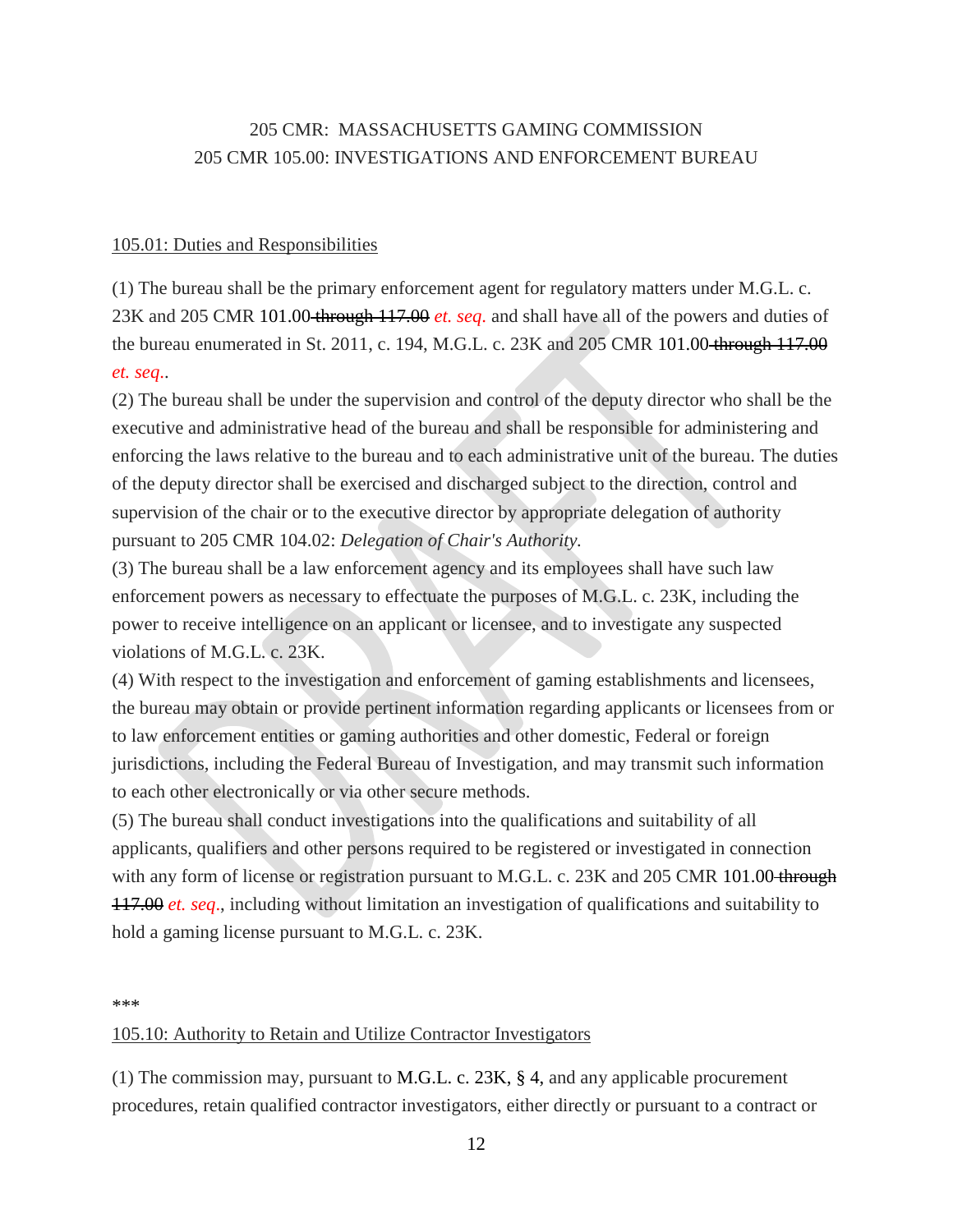contracts with a private investigative business or businesses, to assist the bureau in conducting initial suitability, qualification, and background investigations of license applicants and qualifiers in accordance with the criteria set forth in M.G.L. c. 23K and 205 CMR 101.00 through 117.00. (2) In retaining contractor investigators, the commission may establish minimum qualifications in terms of education, training, and experience in Federal, state or local, civil or criminal, law enforcement, regulatory and investigative matters.

(3) Prior to entering a contract with the commission, each prospective contractor investigator and, if applicable, his or her related business shall be subject to an expedited background inquiry by the bureau through the gaming and enforcement unit, which shall include, without limitation, an examination of prior criminal history, financial stability, reputation for integrity, honesty, good character; and education, training, and experience in Federal, state or local, civil or criminal, law enforcement, regulatory and investigative matters. If a contractor investigator and, if applicable, his or her business entity is deemed suitable and qualified by the bureau in its discretion based on this expedited background inquiry, then the commission on behalf of the bureau may enter into a contract for the professional services of the contractor investigator in a form and with terms such acceptable to the commission.

(4) Once retained, each contractor investigator shall be provided with the necessary authority and credentials to serve as an official agent of the bureau in conducting initial suitability, qualification, and background investigations of license applicants and qualifiers in accordance with the criteria set forth in M.G.L. c. 23K and 205 CMR 101.00 through 117.00 *et. seq*.. (5) Immediately on being retained each contractor investigator shall be sworn to the faithful performance of his or her official duties under M.G.L. c. 23K and 205 101.00 through 117.00 *et. seq*.. Before a contractor investigator can participate in any investigation under M.G.L. c. 23K or 205 CMR 101.00 through 117.00 *et. seq*., the investigator shall execute a certification acknowledging his full understanding and acceptance of the authority given, applicable confidentiality provisions, and the limits to such an investigative authority.

(6) Each contractor investigator shall report to the deputy director of the bureau. In the case of an absence or vacancy in the office of the deputy director, each contractor investigator shall report to an interim supervisor designated by the chair to supervise such investigators and investigations.

(7) Any contract entered by the commission for the services of any contractor investigator may be terminated by the commission, without cause, liability or recourse.

13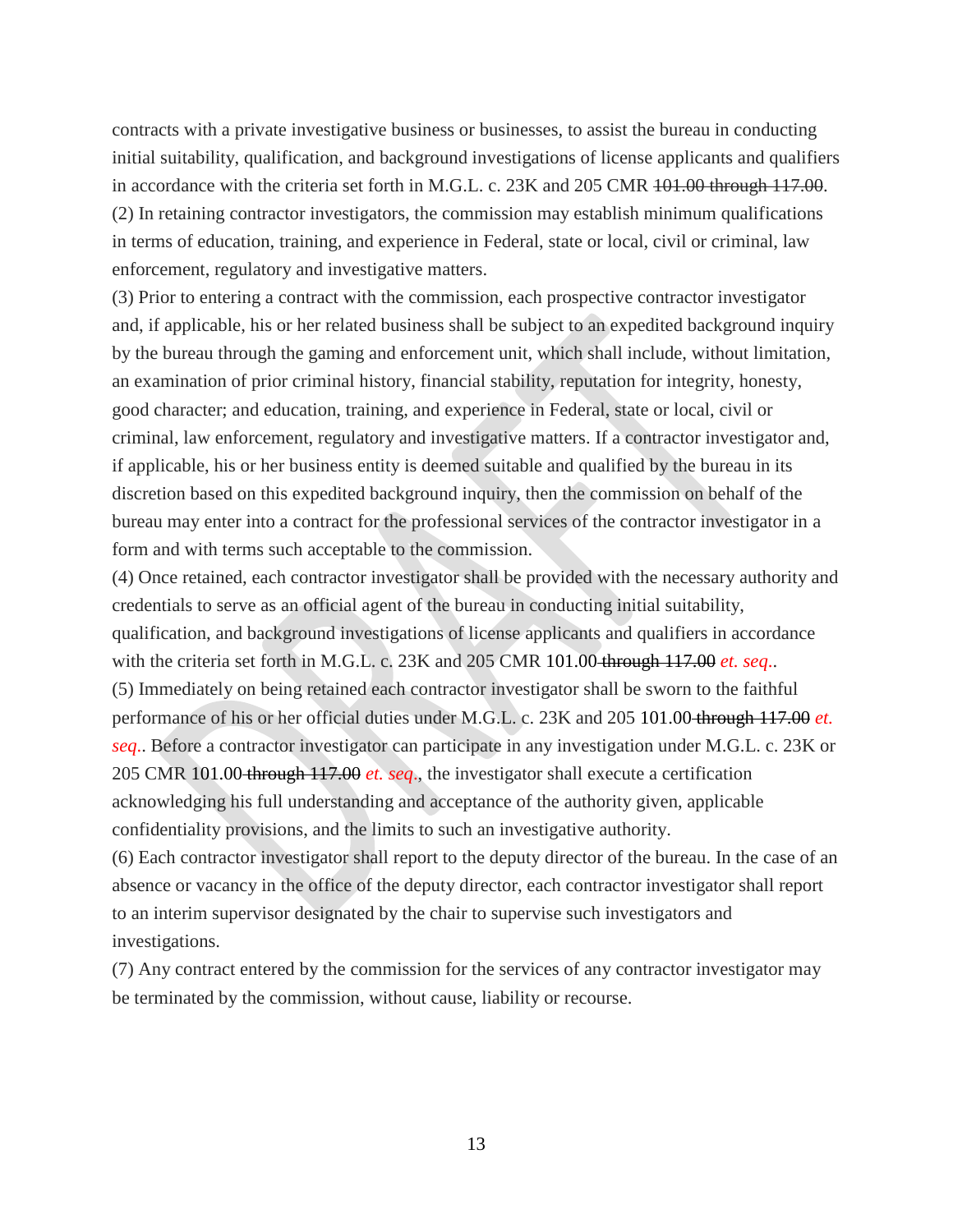# [205 CMR: MASSACHUSETTS GAMING COMMISSION](http://www.westlaw.com/Browse/Home/Regulations/MassachusettsRegulations?guid=IC6E478401DA411E281FBE8F9D9FEDCA9&transitionType=DocumentItem&contextData=(sc.Default)&rs=clbt1.0&vr=3.0) [205 CMR 106.00: INFORMATION AND FILINGS](http://www.westlaw.com/Browse/Home/Regulations/MassachusettsRegulations?guid=IC6E478401DA411E281FBE8F9D9FEDCA9&transitionType=DocumentItem&contextData=(sc.Default)&rs=clbt1.0&vr=3.0)

\*\*\*

### 106.02: Communications; Notices

(1) Except as otherwise provided by 205 CMR 101.00 through 117.00 *et. seq*. or as specified by the commission on its website, all applications, papers, process or correspondence relating to the commission or the bureau shall be addressed to, submitted to, filed with or served upon the commission or the bureau, respectively, at its main office.

(2) Service of process upon the commission or the bureau shall be made in accordance with [Mass. R. Civ. P. 4\(d\)\(3\).](http://www.westlaw.com/Link/Document/FullText?findType=L&pubNum=1005735&cite=MASTRCPR4&originatingDoc=IC73F90901DA411E281FBE8F9D9FEDCA9&refType=LQ&originationContext=document&vr=3.0&rs=cblt1.0&transitionType=DocumentItem&contextData=(sc.Default))

(3) Service of all papers, documents, notices and pleadings in adjudicatory proceedings conducted by or on behalf of the commission or the bureau shall be made in accordance with 205 CMR 101.00: *M.G.L. c. 23K Adjudicatory Proceedings.*

(4) Except as set forth in 205 CMR 106.03, all other applications, papers, documents, notices, correspondence or filings shall be deemed to have been received by the commission when delivered to the main office of the commission or to the chair, a commissioner, or such employee or employees of the commission as may be designated by the chair and posted on the commission's website. Except as set forth in 205 CMR 106.03, all other applications, papers, documents, notices, correspondence or filings shall be deemed to have been received by the bureau when delivered to the main office of the bureau or to the deputy director or such employee, employees, or agents of the bureau as may be specified by 205 CMR 101.00: *M.G.L. c. 23K Adjudicatory Proceedings* or as may be designated by the deputy director as posted on the commission's website.

(5) Except as otherwise specifically provided by M.G.L. c. 23K or 205 CMR through 117.00 *et. seq*., the commission or the bureau as applicable:

(a) will send any notice of public hearing and any decision of the commission or the bureau concerning a specific applicant, licensee or registrant to the applicant, licensee or registrant either by in hand delivery, by eertified, registered, or express mail, or by electronic mail to the address shown in the most recent application or notice of change of address received from such person; and

(b) may send any other papers, documents, notices, or correspondence by any method specified in 205 CMR 106.02(5)(a) or by first class mail, postage prepaid. Notices from the commission or the bureau shall be deemed to have been received upon the earlier of in hand delivery, electronic mail transmission, or deposit in the United States mail, postage prepaid, and the time specified in any such notice shall commence to run from that date.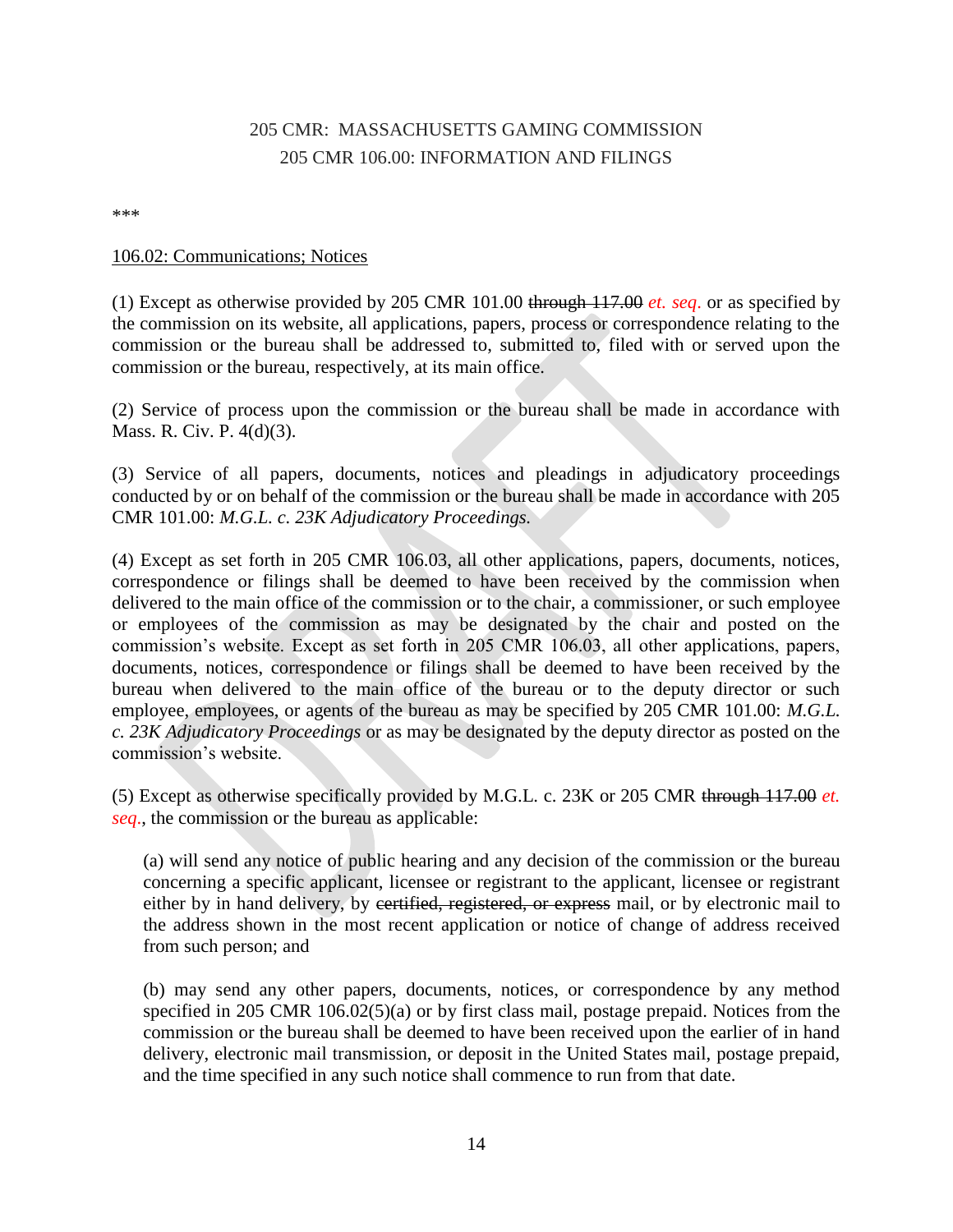(6) Applicants, licensee and registrants shall immediately notify the commission and the bureau in writing of any change of address, and shall specifically request that all future notices or other communications be sent by the commission or the bureau to the new address. Any applicant or person or entity holding a license or registration issued by the Commission shall have an ongoing duty to report any change of mailing address, email address, or other contact information to the Commission. The contact information on file at the Commission shall be deemed accurate for purposes of service of any notification required to be provided including that required by 205 CMR, M.G.L. c.30A, and/or M.G.L. c.23K.

(7) Any applicant, licensee or registrant who desires to have notices or other communications from the commission or the bureau sent to an address other than that specified in the most recent application or notice of change of address on file with the commission and the bureau shall file with the commission and the bureau a written notice of change of address, and, within a reasonable time after receipt thereof by the commission and the bureau, subsequent notices and other communications from the commission or the bureau will be sent to the applicant, licensee or registrant at such address.

## 106.03: Electronic Filing by Applicants during RFA-1 and RFA-2 Processes

(1) The commission shall develop and post on its website administrative procedures pursuant to which all applications, papers, documents, correspondence and other information submitted by an applicant to the commission or the bureau during the RFA-1 process pursuant to 205 CMR 115.00: *Phase 1 Suitability Determinations, Standards and Procedures* and the RFA-2 process described in 205 CMR 110.00: *Issuance of Request for Category I and Category 2 License Applications* must be filed by electronic means as provided therein. Any document required by 205 CMR 101.00 through 117.00 *et. seq*. to be signed or notarized shall be signed or notarized, scanned and submitted in PDF form. All applicants must comply with those administrative procedures.

\*\*\*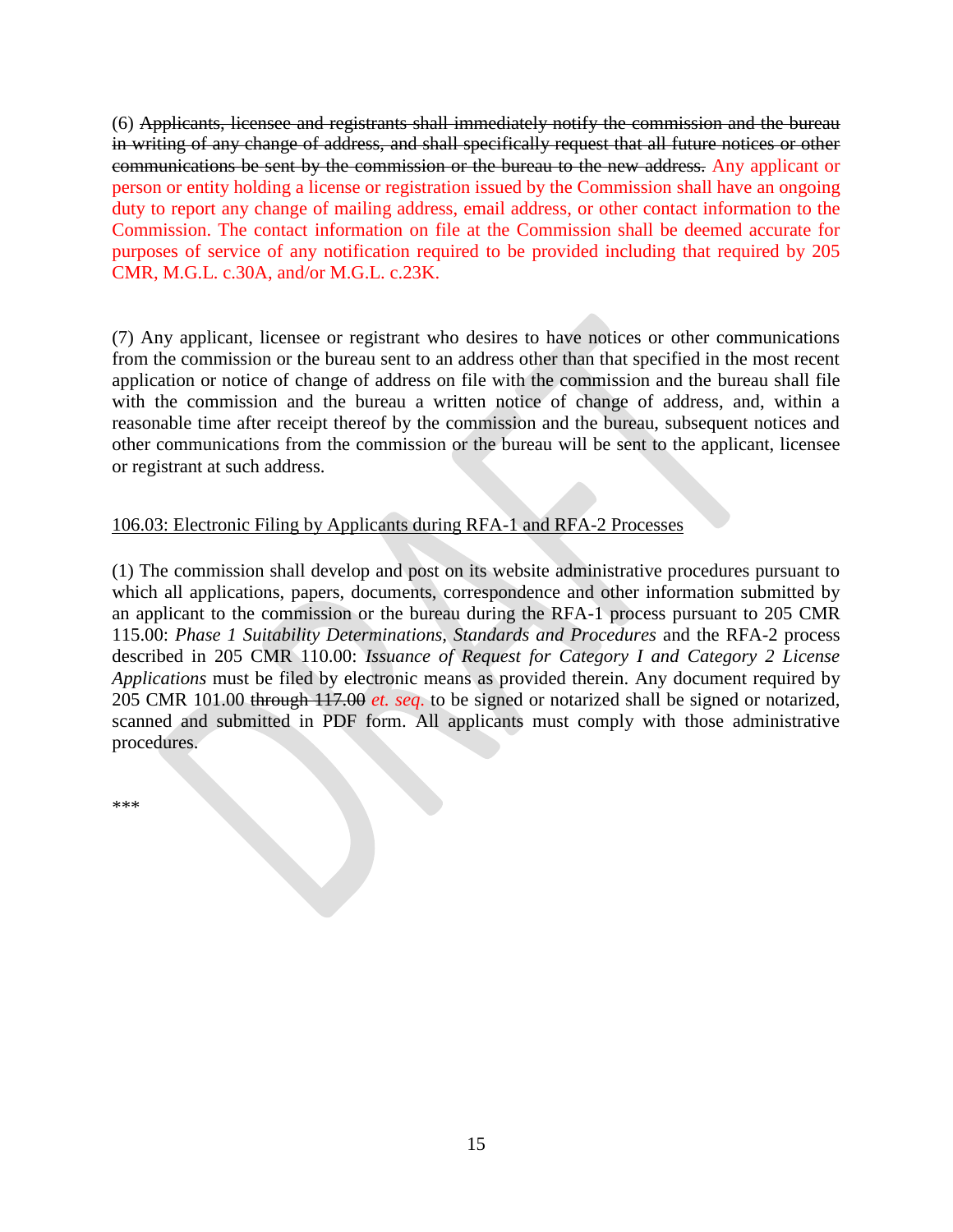## 205 CMR: MASSACHUSETTS GAMING COMMISSION 205 CMR 107.00: PROFESSIONAL PRACTICE

#### 107.01: General Provisions

No person may practice law, accountancy, architecture, professional engineering, land surveying or any other profession or occupation regulated by the laws of the Commonwealth of Massachusetts before the commission in any manner other than in accordance with law, the ethical standards applicable to the particular profession and 205 CMR 101.00 through 117.00 *et. seq*. Practice shall include any matter connected with the representation of the interest of a client, including the making of any appearance and the preparing or filing of any necessary written document, correspondence or other paper relative to such interests.

#### 107.02: The Practice of Law

(1) No individual, other than a member, in good standing, of the bar of the Commonwealth of Massachusetts, shall practice law before the commission; provided, that a member of the bar, in good standing, of any other state may appear and practice, by permission of the commission, in any particular matter before the commission as set forth in 205 CMR 107.02(2).

(2) Notwithstanding 205 CMR 107.02(1), an attorney who is a member of the bar of the highest court of any state may appear and practice before the commission in a particular matter by leave granted in the discretion of the commission, provided he or she files a certificate that:

(a) he or she is a member of the bar in good standing in every jurisdiction where he or she has been admitted to practice;

(b) there are no disciplinary proceedings pending against him or her as a member of the bar in any jurisdiction; and

(c) he or she has read and is familiar with M.G.L. c. 23K and 205 CMR 101.00 through 117.00 *et. seq*.; and provided further, that his or her application for leave to practice before the commission is on request of a member, in good standing, of the bar of the Commonwealth of Massachusetts, who shall:

1. represent the client concurrently as its local counsel on the same particular matter;

2. appear of record in the particular matter; and

3. be responsible for the conduct of the out-of-state attorney in the particular matter; and provided further that both such attorneys shall sign all papers submitted or filed by counsel with the commission on behalf of their mutual client.

(3) A natural person who is not a member of the bar and to whom 205 CMR 107.02(1) and (2)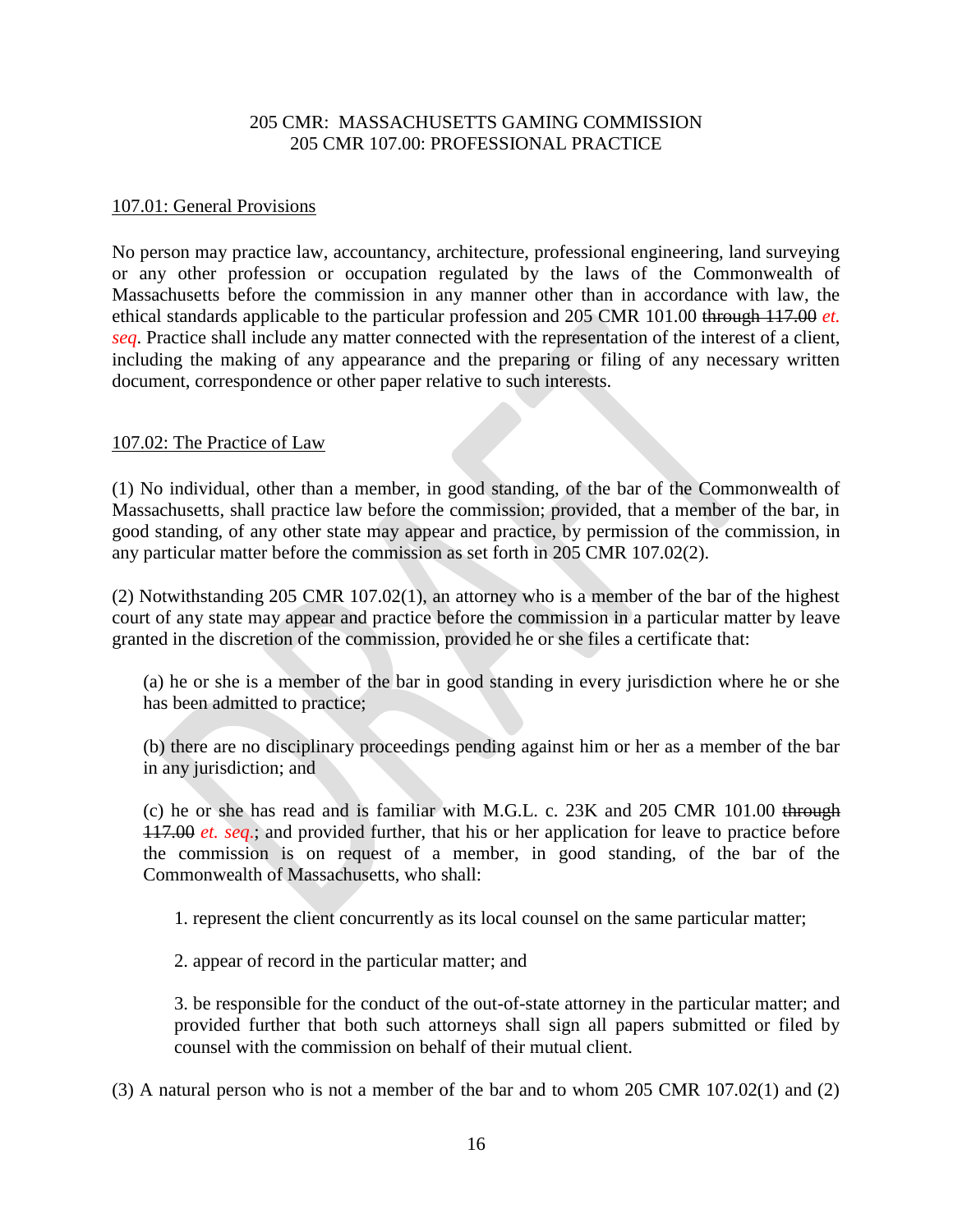are not applicable may appear and practice before the commission only in his or her own behalf.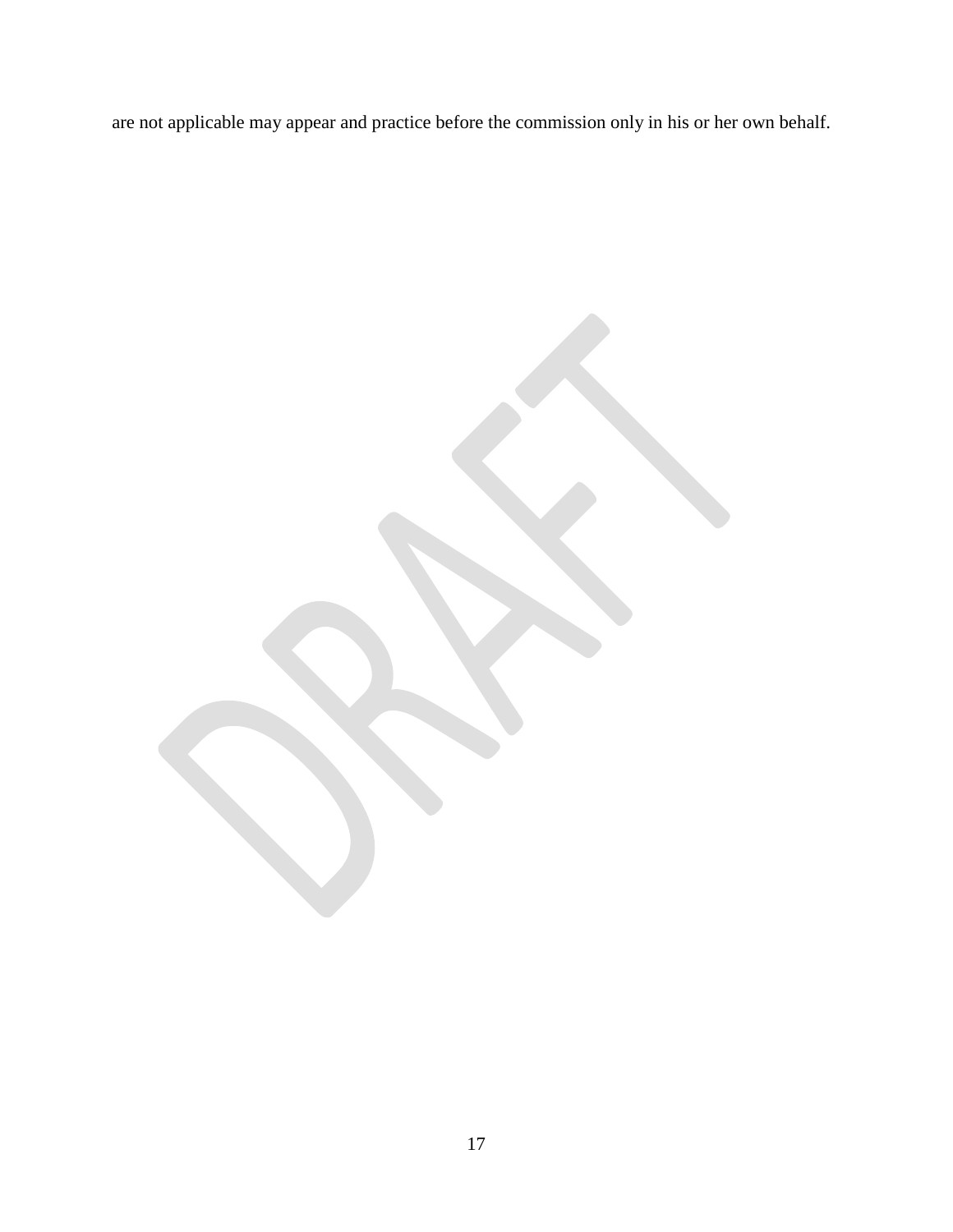## 205 CMR: MASSACHUSETTS GAMING COMMISSION 205 CMR 108.00: COMMUNITY AND POLICITCAL CONTRIBUTIONS

### 108.01: Prohibited Political Contributions

(1) As specified in [M.G.L. c. 23K, § 46,](http://www.westlaw.com/Link/Document/FullText?findType=L&pubNum=1000042&cite=MAST23KS46&originatingDoc=IC9AE46A01DA411E281FBE8F9D9FEDCA9&refType=LQ&originationContext=document&vr=3.0&rs=cblt1.0&transitionType=DocumentItem&contextData=(sc.Default)) no applicant for a gaming license, nor any holding, intermediary or subsidiary company thereof, nor any prohibited person, nor any person or agent on behalf of any such applicant, company or prohibited person, shall directly or indirectly, pay or contribute any money or thing of value to:

(a) an individual who holds a municipal, county or state office;

(b) any candidate for nomination or election to any public office in the Commonwealth of Massachusetts, including a municipal office; or

(c) any group, committee or association organized in support of any such candidate; provided, however, that the provisions of 205 CMR 108.01 shall not prohibit an individual who is a candidate for public office from contributing to the candidate's own campaign.

(2) In determining whether a contribution or payment was made by a prohibited person or any entity described in 205 CMR 108.01(1), the commission shall consider all relevant facts and circumstances, including, but not limited to, the following:

(a) Whether the person making the contribution or payment is a spouse or dependent person with regard to the prohibited person;

(b) The nature and importance of any economic, business, personal, familial or other relationship between the person making the contribution or payment and the entity or prohibited person that currently exists, that existed at the time the contribution or payment was solicited and made, or that is reasonably anticipated to exist in the foreseeable future;

(c) The timing and nature of any communications that may have occurred between the person making the contribution or payment and the entity or prohibited person regarding the prohibited person's desire to raise funds for the candidate or political organization that received the contribution or payment;

(d) The ability or inability of the entity or prohibited person to control or affect the actions of the person making the contribution or payment, and any evidence that any such ability played a role in the decision to make the contribution or payment;

(e) Any prior contributions or payments to or expressions of support for the candidate or political organization that was the recipient of the contribution or payment by the person making the contribution or payment, and the timing of any such prior contributions or payments or expressions in relation to the establishment of the relationship between the prohibited person and the person making the contribution or payment;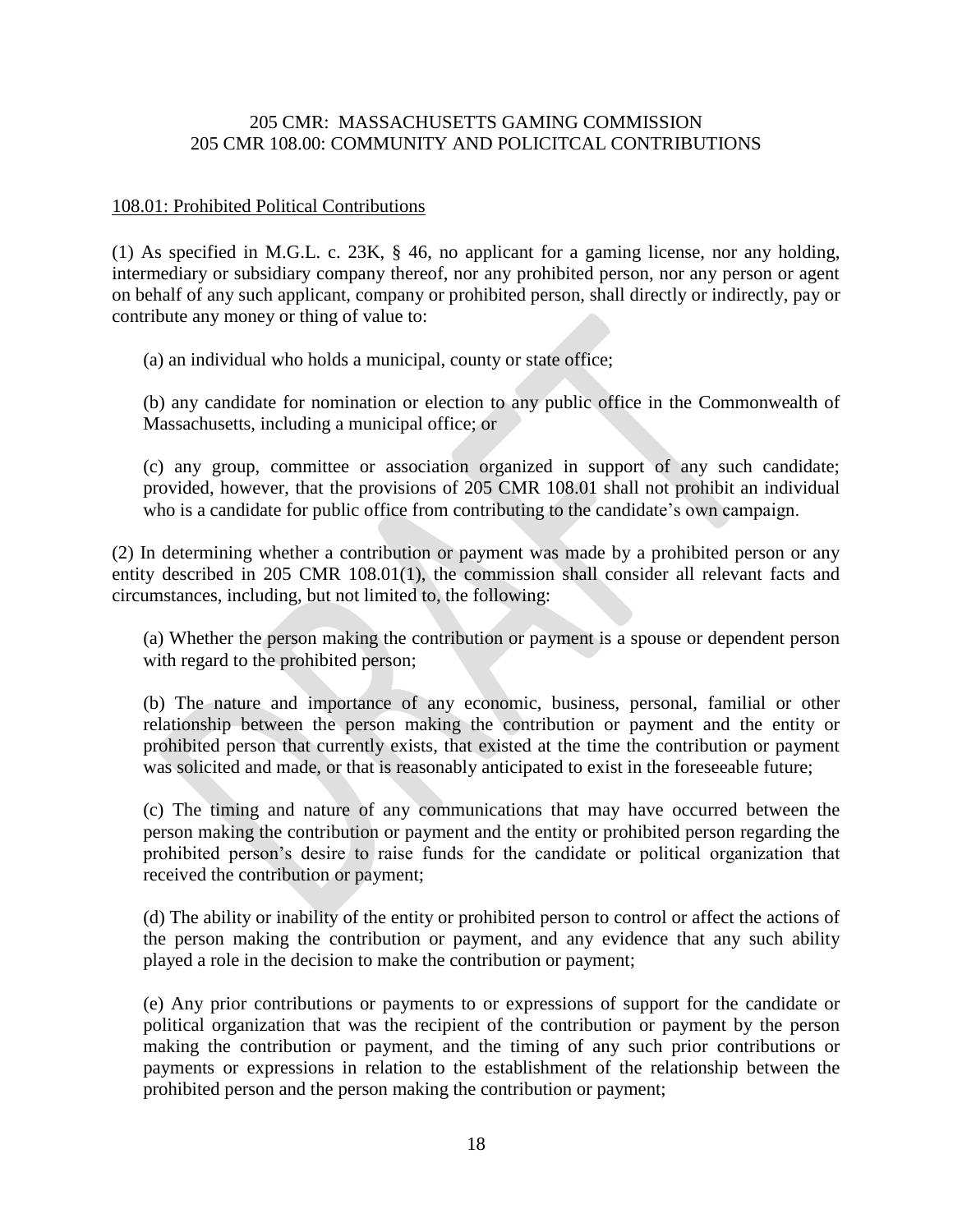(f) Whether the person making the contribution or payment is a resident of Massachusetts or has significant property or business interests in Massachusetts;

(g) The timing and nature of any communications that may have occurred between the person making the contribution or payment and the recipient of the contribution or payment regarding the entity or prohibited person's solicitations on behalf of or expressions of support for the candidate or political organization;

(h) Whether there is a pattern or regular course of conduct involving contributions or payments to one or more candidates or political organizations by the person making the contribution or payment;

(i) Whether there is a pattern or regular course of conduct involving contributions or payments to one or more candidates or political organizations on the part of a spouse, employees, contractors or other dependent persons of a prohibited person or any affiliated person or entity thereof; and

(j) Whether the entity or prohibited person has, directly or indirectly, reimbursed or offered to reimburse the person making the contribution or payment for all or any portion of the contribution.

#### 108.02: Mandatory Disclosure of Political Contributions and Community Contributions

(1) An applicant or qualifier shall disclose to the commission in the Phase 1 application all political contributions and community contributions from November 22, 2011 through the date the Phase 1 application is filed and shall disclose in the Phase 2 application all political contributions and community contributions from January 15, 2013 through the date the Phase 2 application is filed. This duty of disclosure shall continue after the submission of the application and throughout the period of examination and investigation of the applicant and its qualifiers by the bureau and commission. The failure to make such disclosures shall constitute a violation of [M.G.L. c. 23K, § 13](http://www.westlaw.com/Link/Document/FullText?findType=L&pubNum=1000042&cite=MAST23KS13&originatingDoc=IC9EE0EC21DA411E281FBE8F9D9FEDCA9&refType=LQ&originationContext=document&vr=3.0&rs=cblt1.0&transitionType=DocumentItem&contextData=(sc.Default)) and 205 CMR 112.00: *Required Information and Applicant Cooperation,* and may subject the applicant licensee or qualifier to a negative determination of suitability or denial of its application for a gaming license or to a revocation of a gaming license or determination of suitability for licensure, and any other remedial actions by the commission.

(2) All political contributions or contributions in kind made by an applicant for a gaming license to a municipality or a municipal employee, as defined in [M.G.L. c. 268A, § 1,](http://www.westlaw.com/Link/Document/FullText?findType=L&pubNum=1000042&cite=MAST268AS1&originatingDoc=IC9EE0EC21DA411E281FBE8F9D9FEDCA9&refType=LQ&originationContext=document&vr=3.0&rs=cblt1.0&transitionType=DocumentItem&contextData=(sc.Default)) of the host community of the applicant's proposed gaming establishment shall be disclosed by the applicant to the commission in accordance with 205 CMR 111.00: *Phase 1 Application Requirements* and contributions made from January 15, 2013 through the date the Phase 2 application is filed shall be disclosed in the Phase 2 application and to the city or town clerk of the host community. Applicants shall also fully and completely comply with 970 CMR 1.19: *Contributions from Gaming License Applicants and Persons Holding Such Licenses* (Office of Campaign and Political Finance) so as to enable timely and expeditious public reporting.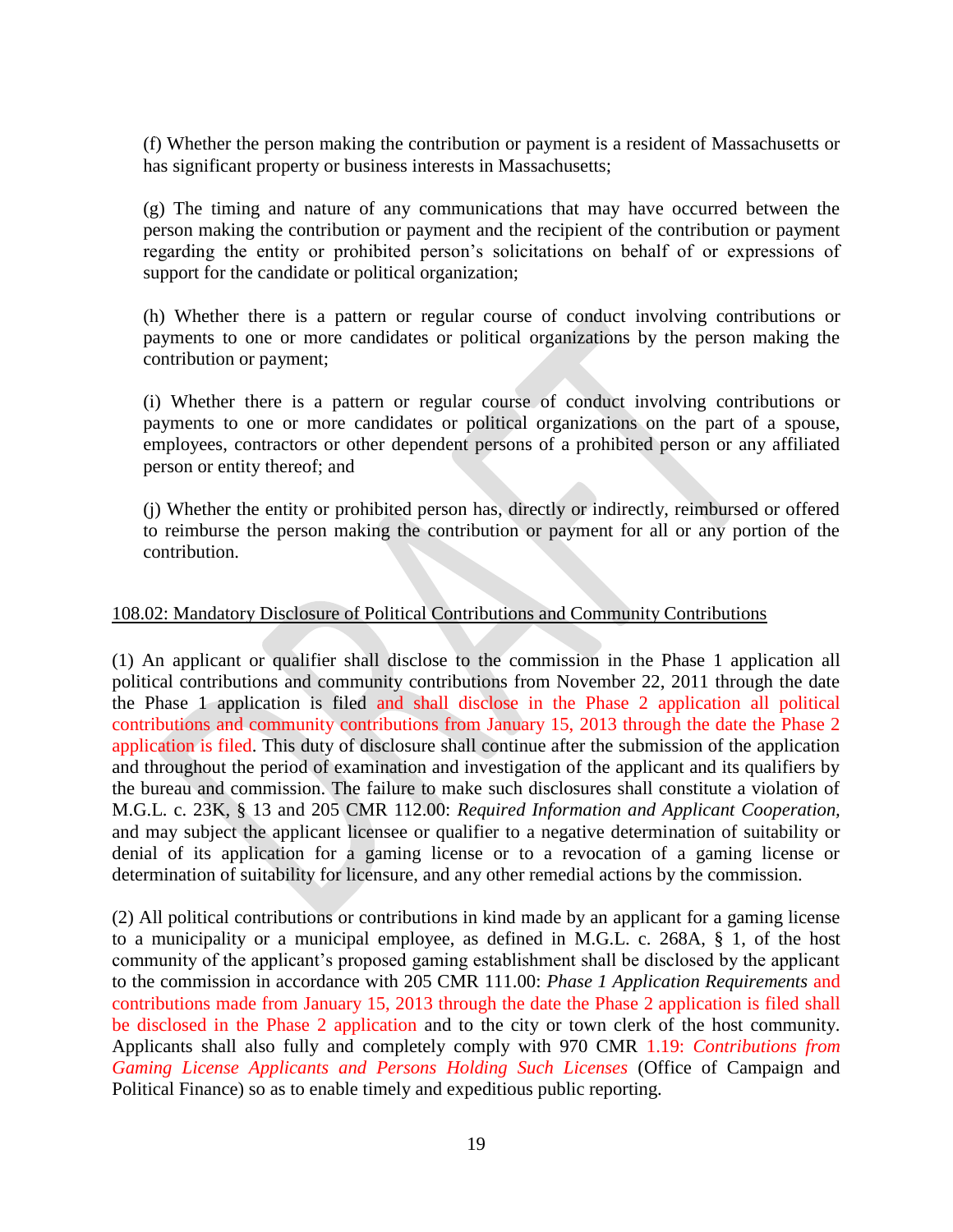(3) The duty to disclose set forth in 205 CMR 108.02(1) and (2) shall not prohibit disbursements to host or surrounding municipalities pursuant to 205 CMR 114.03: *Community Disbursements.*

108.03 Mandatory Disclosure of Requests Any Thing of Value

(1) For purposes of 205 CMR 108.03, a request for any thing of substantial value means a request for compensation, contribution(s), services, gifts, request(s) to do or take or refrain from doing or taking any action with a face value or fair market value of \$1000 or more at the time it was requested. Examples of any thing of value include, but are not limited to, case, food or drink, contributions to a charity or non-profit or tickets to entertainment, cultural or sporting events. To determine the value of attendance at an event, the calculation shall include, if such information is available, the admission fee or ticket price or per person cost to the sponsor or the actual cost of the event may be divided by the number of attendees.

(2) An applicant shall disclose to the commission in the RFA-2 application all requests to an agent or employee of the applicant or any qualifier by persons or persons listed in 108.01(1) for any thing of substantial value from January 15, 2013 through the date the RFA-2 application is filed. This duty of disclosure shall continue after the submission of the application and throughout the period of examination and investigation of the applicant and its qualifiers by the bureau and commission. The failure to make such disclosures shall constitute a violation of M.G.L. c. 23K, §13 and 205 CMR 112.00: *Required Information and Applicant Cooperation,*  and may result in the denial of the application for a gaming license or to a revocation of a gaming license or any other remedial actions deemed reasonably by the commission.

(3) The disclosure shall include the name of the person making the request, the date the request was made and the nature of the request.

(4) The duty to disclose set forth in 205 CMR 108.03(1) and (2) shall not include requests for disbursements by municipalities pursuant to 205 CMR 114.03: *Community Disbursements.*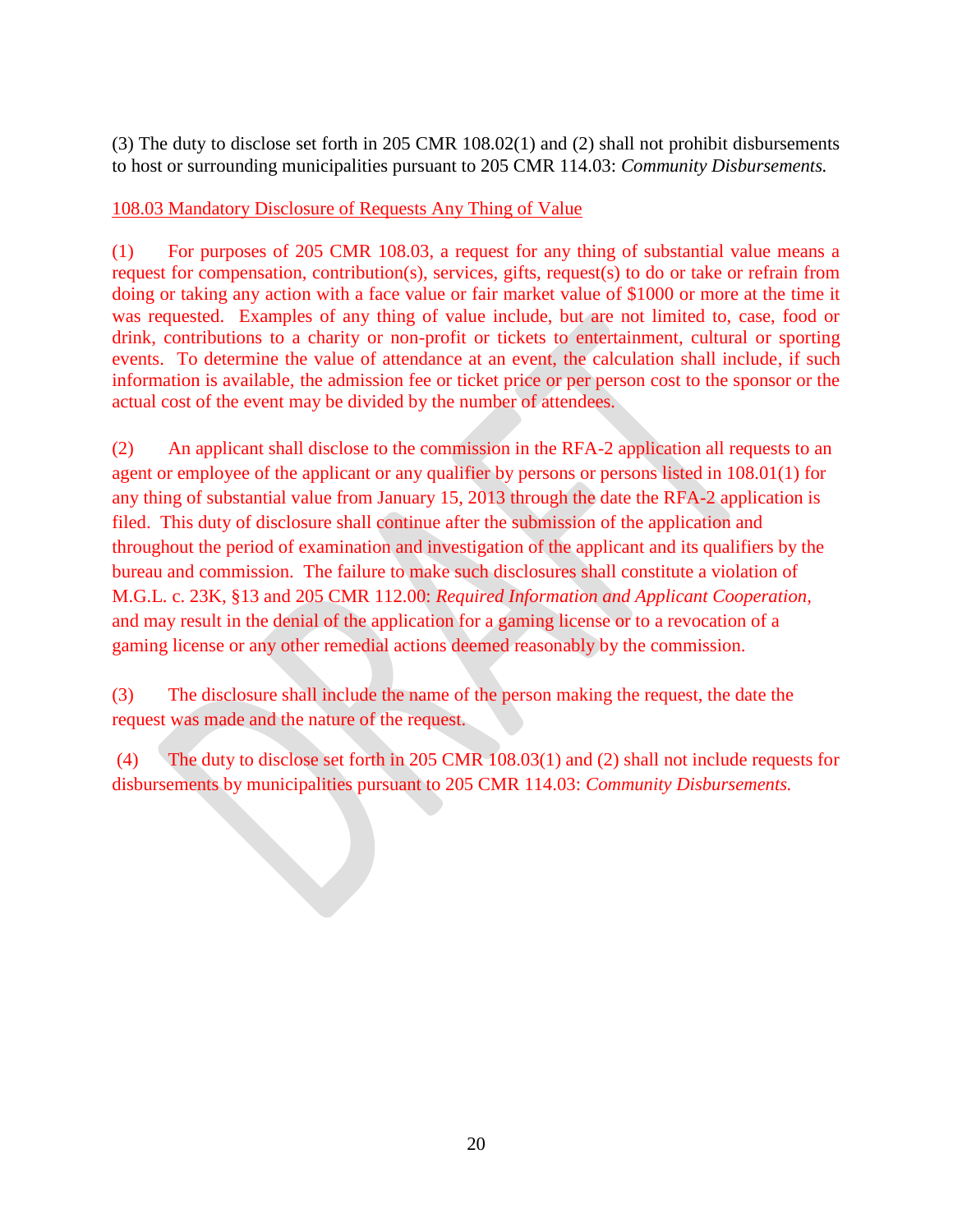### 205 CMR: MASSACHUSETTS GAMING COMMISSION 205 CMR 112.00: REQUIRED INFORMATION AND APPLICANT COOPERATION

### 112.01: Additional information

(1) The commission, the bureau or their agents and employees may request additional information and documents from an applicant throughout the application review process including after the application has been deemed administratively complete under 205 CMR 111.00: *Phase 1 Application Requirements* and 205 CMR 118.03: *RFA-2 Administrative Completeness Review.* Failure by the applicant to timely submit the additional information as requested by the commission, the bureau or their agents and employees may be grounds, in the discretion of the commission, for denial of the application.

(2) All applicants, licensees, registrants and qualifiers under M.G.L. c. 23K and 205 CMR 101.00 through 117.00 *et. seq*. shall comply with all requests of the commission, the bureau and their agents and employees for information and documents as authorized by the M.G.L. c. 23K and 205 CMR 101.00 through 117.00 *et. seq*.

### 112.02: Obligation to Cooperate

(1) Applicants, licensees, registrants and qualifiers shall respond within ten days or within the time specified in an information request by the commission, the bureau and their agents and employees under 205 CMR 112.01 to said information request.

(2) All applicants, licensees, registrants and qualifiers under M.G.L. c. 23K shall have a continuing duty to provide all information and documents requested by the commission, bureau, and their agents and employees and to cooperate in any investigation or hearing conducted by the commission, bureau, and their agents and employees, as authorized by M.G.L. c. 23K. Without limitation, an applicant, licensee, registrant and qualifier shall have a continuing duty to provide updated information to the commission, the bureau and their agents and employees in connection with the Phase 1 investigation by the bureau pursuant to 205 CMR 115.03: *Phase 1 Investigation and Recommendations by the Bureau*, the Phase 2 application review conducted in accordance with 205 CMR 118.00: *Phase 2 Administrative Proceedings*, and any hearing by the commission or the bureau pursuant to 205 CMR 101.00: *M.G.L. c. 23K Adjudicatory Proceedings.*

(3) If the commission determines that an applicant, licensee, registrant, or qualifier has knowingly withheld information, knowingly failed to provide information or documents requested by the commission, bureau, or their agents and employees, or knowingly failed to cooperate with any investigation or hearing conducted by the commission, bureau, or their agents and employees, the commission may, with respect to such person:

(a) Find that person ineligible to hold a license or registration or be qualified in connection with a license;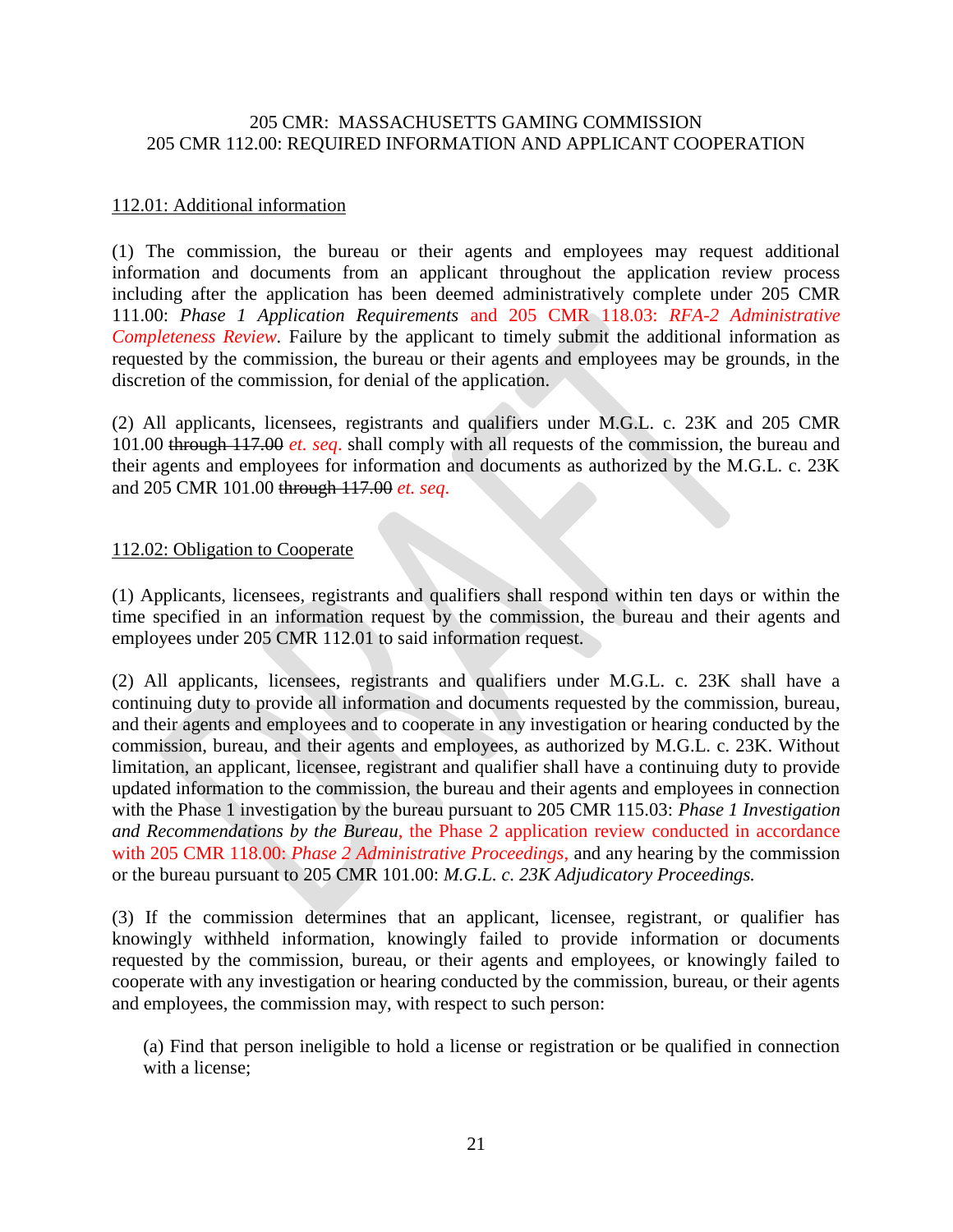- (b) Suspend the relevant license, registration or qualification; or
- (c) Revoke the relevant license, registration or qualification.

## 112.03: Obligation to Provide Truthful Information

(1) No applicant, licensee, registrant or qualifier shall knowingly provide materially false or misleading information to the commission, the bureau, or their agents and employees.

(2) If the commission determines that an applicant, licensee, registrant, or qualifier has knowingly provided materially false or misleading information to the commission, the bureau, or their agents and employees, the commission shall, with respect to such person:

(a) Find that person ineligible to hold a license or registration or be qualified in connection with a license;

(b) Suspend, condition or revoke the relevant license, registration or qualification.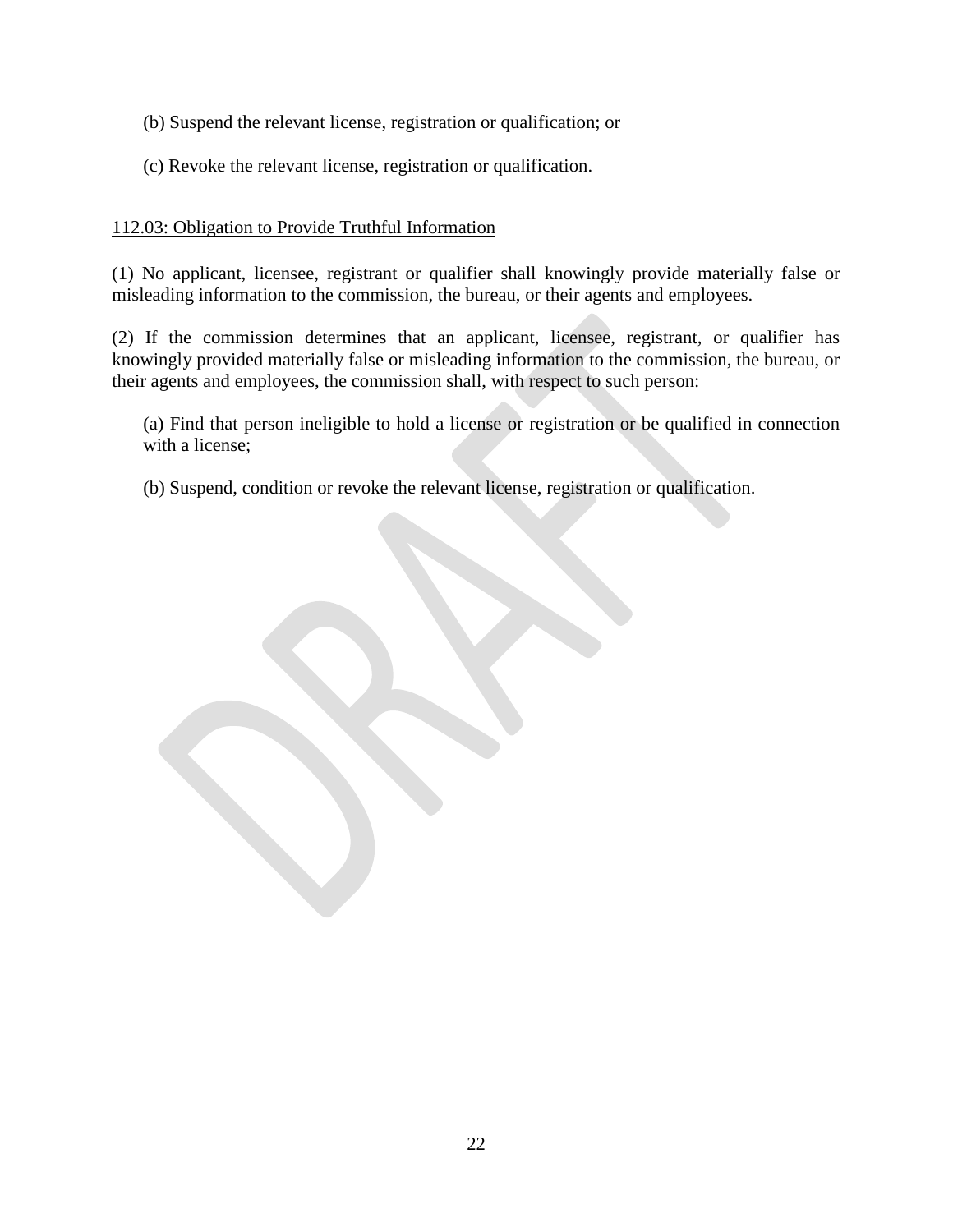# 205 CMR: MASSACHUSETTS GAMING COMMISSION 205 CMR 114.00: FEES

\*\*\*

#### 114.03: Community Disbursements

(1) Pursuant to M.G.L. c. 23K, § 15(11), not less than \$50,000 of the initial application fee for a gaming license shall be used to reimburse the host and surrounding municipalities in accordance with 205 CMR 114.03 for the cost of determining the impact of a proposed gaming establishment and for negotiating community impact mitigation agreements.

(2) (a) Based on a letter of authorization to the commission signed by authorized representatives of an applicant and a host or surrounding municipality, the commission may, at any time and from time to time, make community disbursements to that host or surrounding municipality from available amounts paid by that applicant to the commission for community disbursements. If the total amount of payments authorized by an applicant exceeds the initial \$50,000 amount, the applicant shall immediately pay to the commission all such additional amounts authorized by such letters of authorization for community disbursements. If the applicant fails to pay any such additional amount to the commission within 30 days after notification from the commission of insufficient funds, the application shall be rejected.

(b)(i) In addition to the process provided in 205 CMR  $114.03(2)(a)$ , 30 days after the Commission has posted a host community agreement to its website in accordance with 205 CMR 127.02(3), any community that believes it may be a surrounding community to the gaming establishment that is the subject of the host community agreement may apply to the Commission for community disbursements without a letter of authorization signed by the applicant. To do so, the community must submit an application on a form provided by the Commission and shall, identify all legal, financial and other professional services deemed necessary by the community for the cost of determining the impact of the proposed gaming establishment and for the negotiation and execution of a surrounding community agreement and the attendant costs. (ii) The Commission may approve the application upon a finding that there is a reasonable likelihood that the community will be designated a surrounding community pursuant to 205 CMR 109.01(2) and that the risk that the community will not be able to properly determine the impacts of a proposed gaming establishment without the requested funds outweighs the burden of the actual financial cost that will be borne by the applicant.

(iii) If the application is approved, the community shall be designated a surrounding community for the limited purpose of receiving funding to pay for the cost of determining the impacts of a proposed gaming establishment and for potentially negotiating a surrounding community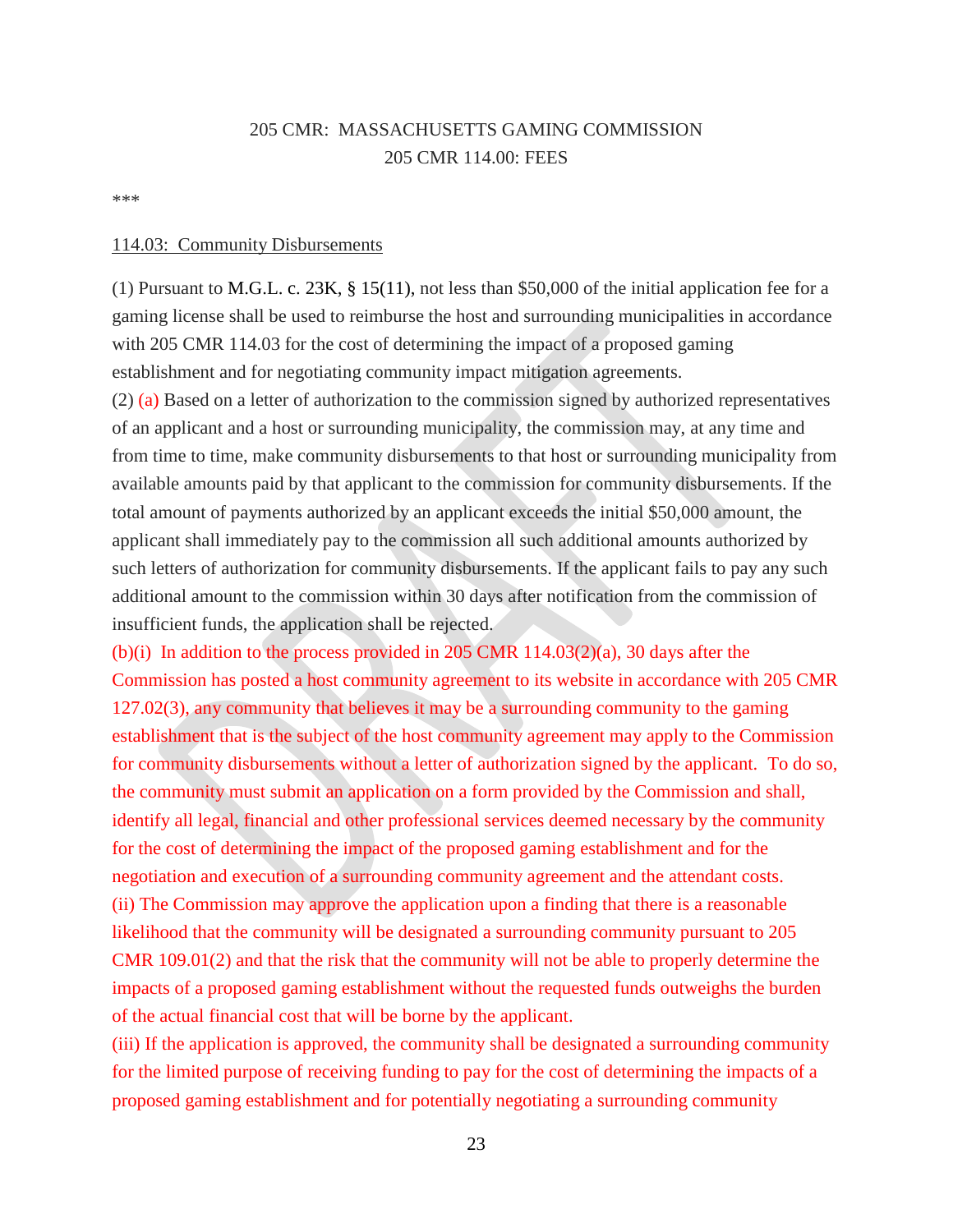agreement. Such determination, however, shall not be considered evidence that the community receiving disbursements is or should be designated as a surrounding community pursuant to 205 CMR 109.01(2).

(iv) The Commission shall make the approved community disbursements from available amounts paid by the applicant to the Commission for community disbursements. If the total amount of payments authorized by the Commission exceeds the initial \$50,000 amount, the applicant shall immediately pay to the Commission all such additional authorized amounts for community disbursements. If the applicant fails to pay any such additional amount to the Commission within 10 days after notification from the Commission of insufficient funds, the application shall be rejected.

(3) If 30 days have elapsed after the final issuance, denial or withdrawal of an application for a gaming license and there remains a balance of funds previously paid by the applicant for community disbursements and not previously encumbered or disbursed pursuant to 205 CMR 114.03(2), the commission in its discretion may disburse the remaining balance of such funds to the applicant's host or surrounding municipalities as the commission in its discretion may determine and in accordance with such policies and procedures as the commission may determine the funds shall be distributed as follows:

- a) If the funds represent a remaining balance of the initial \$50,000 portion of the \$400,000 application fee filed in accordance with M.G.L. c.23K, §15(11), the funds shall be deposited in the Community Mitigation Fund established in accordance with M.G.L. c.23K, §61; or
- b) If the funds represent monies paid to the Commission by the applicant in accordance with 205 CMR 114.03(2)(a) or (b)(iv), the monies shall be refunded to the applicant.

(4) The provisions of 205 CMR 114.03 do not prohibit community contributions permitted and reported in accordance with M.G.L. c. 23K, § 47, and 205 CMR 108.02: *Mandatory Disclosure of Political Contributions and Community Contributions.*

#### 114.04: Additional Fees for Investigations

(1) Pursuant to 205 CMR 114.00, the applicant shall be responsible for paying to the Commission all costs incurred by the commission, directly or indirectly, for conducting any investigation into an applicant. As required by the procedure established pursuant to 205 CMR 114.04(5), the applicant shall pay to or reimburse the commission for all such investigation costs that exceed the initial application fee.